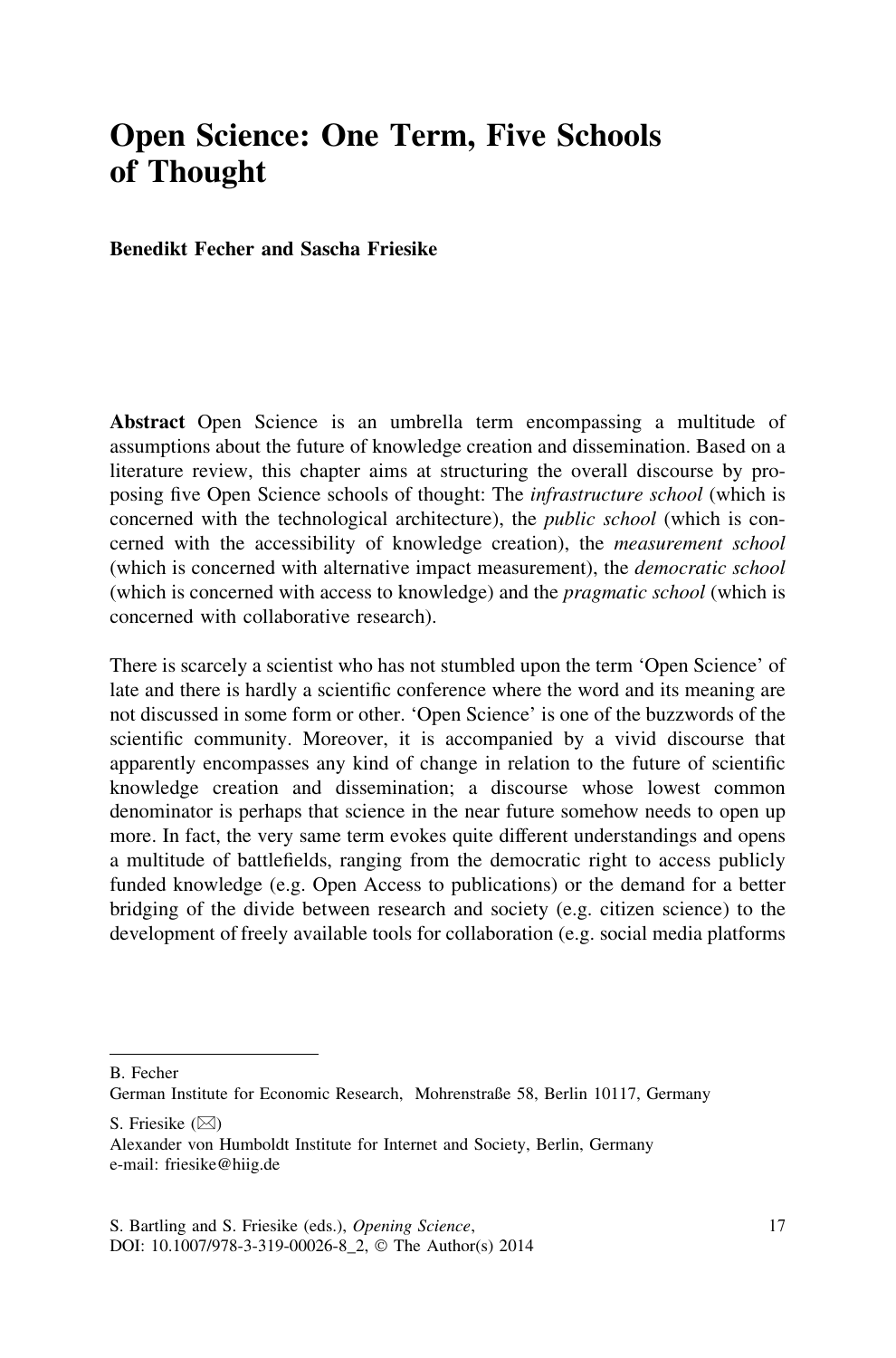for scientists). From this vantage point, openness could refer to pretty much anything: The process of knowledge creation, its result, the researching individual him- or herself, or the relationship between research and the rest of society.

The diversity, and perhaps ambiguity, of the discourse is, however, understandable considering the diversity of stakeholders that are directly affected by a changing scientific environment. These are in the first place: Researchers from all fields, policy makers, platform programmers and operators, publishers, and the interested public. It appears that each peer group discussing the term has a different understanding of the meaning and application of Open Science. As such the whole discourse can come across as somewhat confusing. By structuring the Open Science discourse on the basis of existing literature, we would like to offer an overview of the multiple directions of development of this still young discourse, its main arguments, and common catchphrases. Furthermore, we intend to indicate issues that in our eyes still require closer attention.

Looking at the relevant literature on Open Science, one can in fact recognize iterative motives and patterns of argumentation that, in our opinion, form more or less distinct streams. Referring to the diversity of these streams, we allowed ourselves to call them schools of thought. After dutifully combing through the literature on Open Science, we identified five distinct schools of thought. We do not claim a consistently clear-cut distinction between these schools (in fact some share certain ontological principles). We do, however, believe that our compilation can give a comprehensible overview of the predominant thought patterns in the current Open Science discourse and point towards new directions in research regarding Open Science. In terms of a literature review, we furthermore hope that this chapter identifies some of the leading scholars and thinkers within the five schools.

The following table (Table [1](#page-3-0)) comprises the five identified schools together with their central assumptions, the involved stakeholder groups, their aims, and the tools and methods used to achieve and promote these aims.

It must be noted that our review is not solely built upon traditional scholarly publications but, due to the nature of the topic, also includes scientific blogs and newspaper articles. It is our aim in this chapter to present a concise picture of the ongoing discussion rather than a complete list of peer-reviewed articles on the topic. In the following, we will describe the five schools in more detail and provide references to relevant literature for each.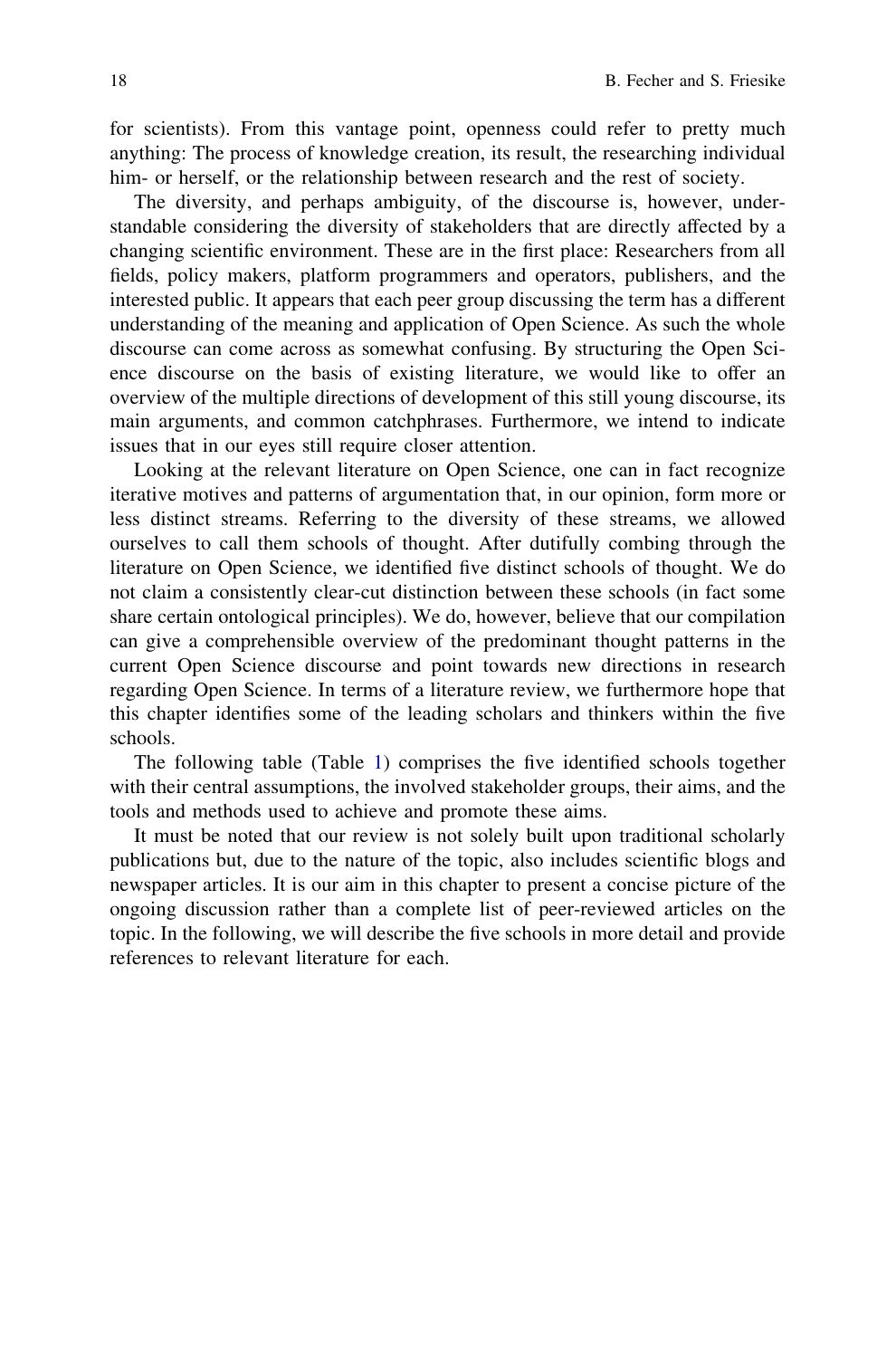

# Public School: The Obligation to Make Science Accessible to the Public

In a nutshell, advocates of the public school argue that science needs to be accessible for a wider audience. The basic assumption herein is that the social web and Web 2.0 technologies allow scientists, on the one hand, to open up the research process and, on the other, to prepare the product of their research for interested non-experts (see Table [2\)](#page-4-0).

Accordingly, we recognize two different streams within the public school: The first is concerned with the accessibility of the research process (the production), the second with the comprehensibility of the research result (the product). Both streams involve the relationship between scientists and the public and define openness as a form of devotion to a wider audience. In the following section we will elaborate more on both streams in reference to relevant literature.

# Accessibility to the Research Process: Can Anyone be a Scientist?

To view the issue as a formerly hidden research process becoming transparent and accessible to the common man seems a decidedly romantic image of doing science.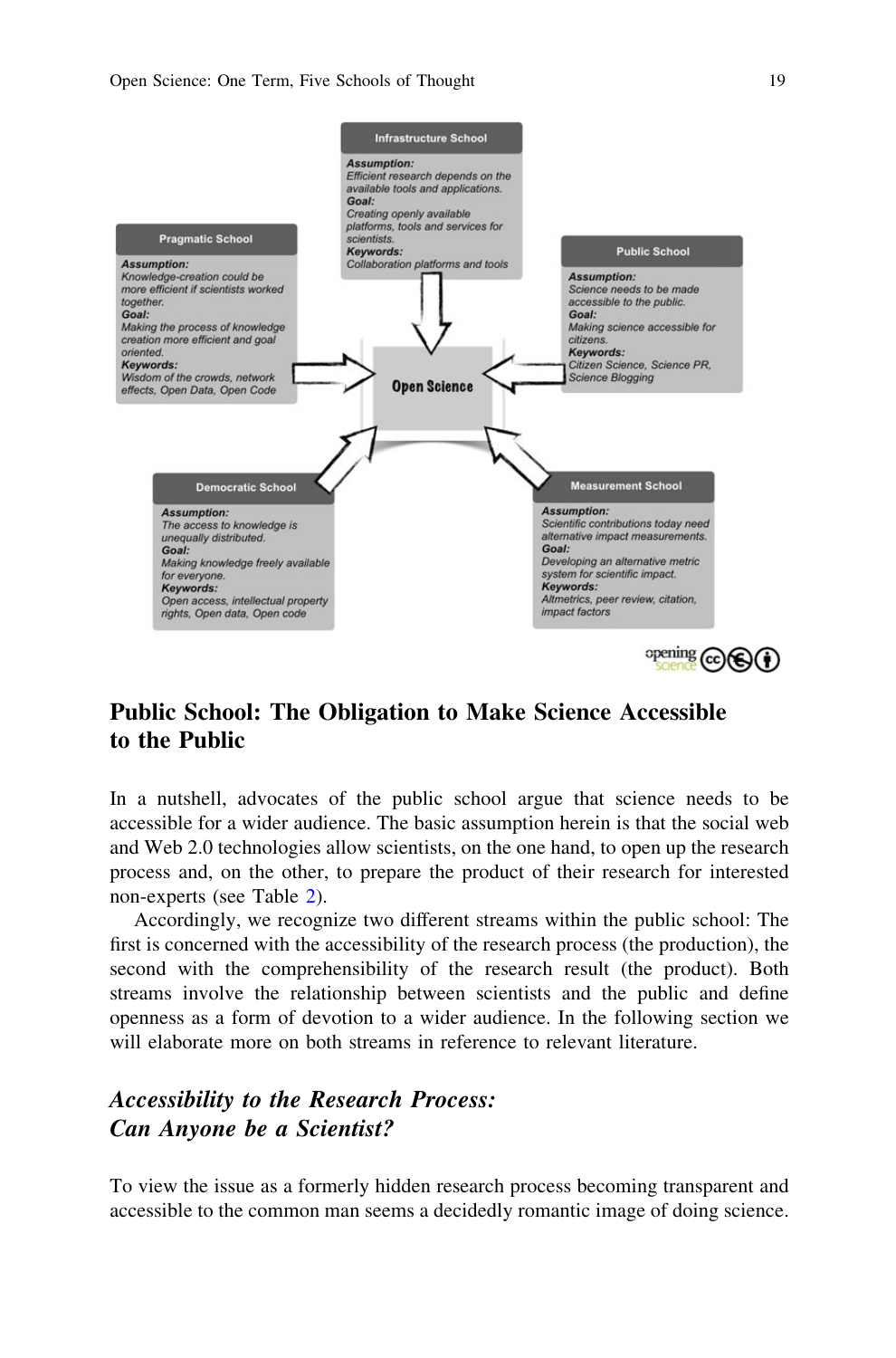<span id="page-3-0"></span>

|                | Table 1 Five Open Science schools of thought                                    |                             |                                                                                                     |                                                                    |
|----------------|---------------------------------------------------------------------------------|-----------------------------|-----------------------------------------------------------------------------------------------------|--------------------------------------------------------------------|
|                | School of thought Central assumption                                            | Involved groups             | Central Aim                                                                                         | Tools & Methods                                                    |
| Democratic     | The access to knowledge is unequally Scientists,<br>distributed.                | politicians,<br>citizens    | available for everyone.<br>Making knowledge freely                                                  | Open Access, intellectual property<br>rights, Open data, Open code |
| Pragmatic      | Knowledge-creation could be more<br>efficient if scientists worked<br>together. | Scientists                  | Opening up the process of<br>knowledge creation.                                                    | effects, Open Data, Open Code<br>Wisdom of the crowds, network     |
| Infrastructure | available tools and applications.<br>Efficient research depends on the          | providers                   | platforms, tools and services<br>Scientists & platform Creating openly available<br>for scientists. | Collaboration platforms and tools                                  |
| Public         | Science needs to be made accessible to Scientists & citizens<br>the public.     |                             | Making science accessible for<br>citizens.                                                          | Citizen Science, Science PR,<br>Science Blogging                   |
| Measurement    | ternative impact measurements.<br>Scientific contributions today need           | politicians<br>Scientists & | Developing an alternative metric<br>system for scientific impact.                                   | Altmetrics, peer review, citation,<br>impact factors               |
|                |                                                                                 |                             |                                                                                                     |                                                                    |

| i<br>j           |
|------------------|
| l<br>i<br>l<br>l |
| י<br>י<br>I      |
| í                |
|                  |
| Ï                |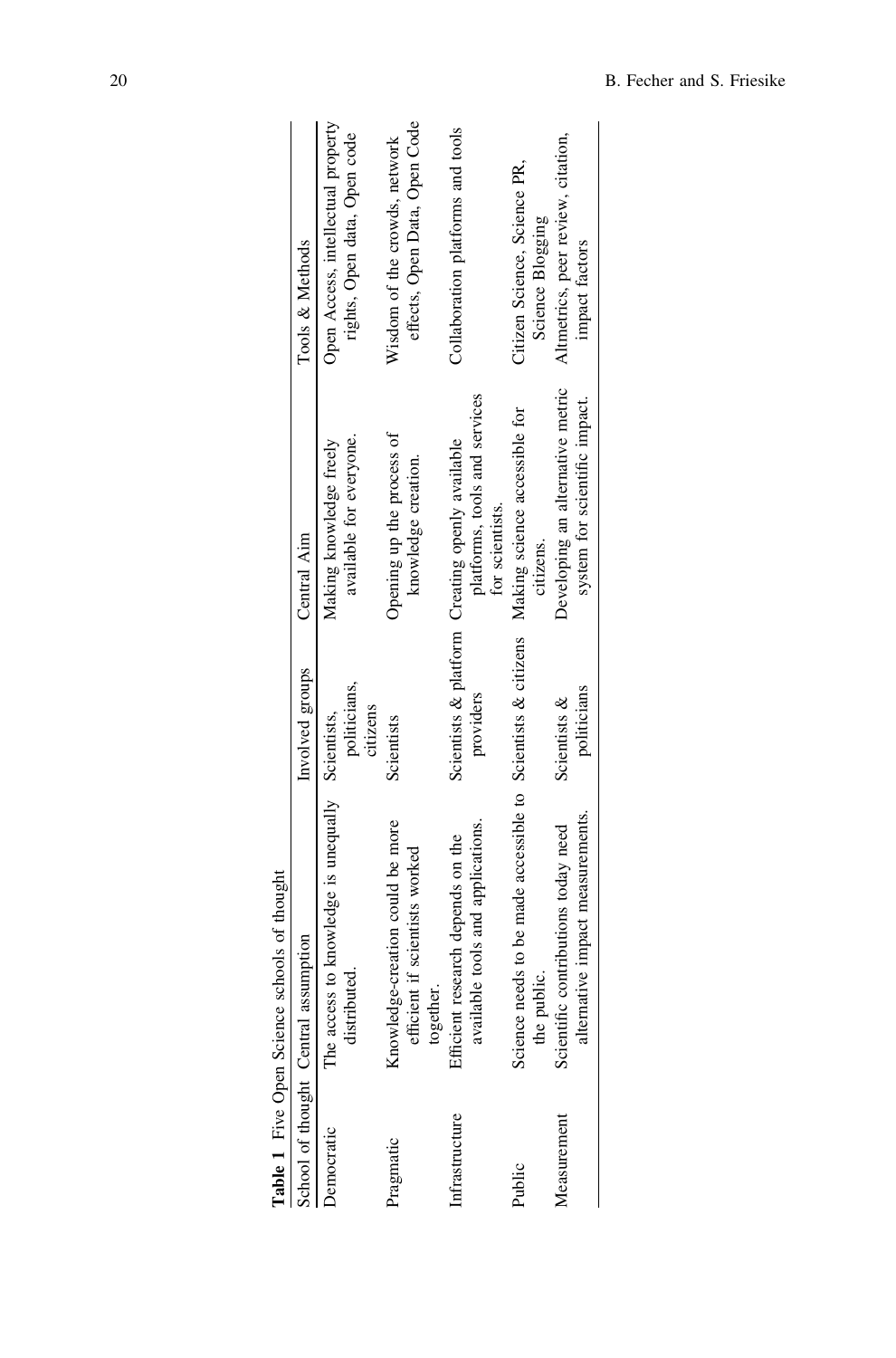<span id="page-4-0"></span>

| Table 2 Public School               |                                                                                                            |                                                                                                                                                                                                                                                                                                                                                                                              |
|-------------------------------------|------------------------------------------------------------------------------------------------------------|----------------------------------------------------------------------------------------------------------------------------------------------------------------------------------------------------------------------------------------------------------------------------------------------------------------------------------------------------------------------------------------------|
| Author (Year) Type of Publication   | Title                                                                                                      | Content                                                                                                                                                                                                                                                                                                                                                                                      |
| Puschmann (2012) Book chapter       | and Constraints of New Forms of Scholarly<br>(Micro)blogging Science? Notes on Potentials<br>Communication | whose outcomes are unclear at best and dangerous at worst, a<br>public to garner political support and funding for endeavors<br>"Scientists must be able to explain what they do to a broader<br>difficulty that is magnified by the complexity of scientific<br>Scientists today need to make their research accessible to a<br>wider audience by using (micro)blogs.<br>issues." $(P. XX)$ |
| Cribb & Sari (2010) Monograph       | Open Science-Sharing Knowledge in the<br>digital age                                                       | important that good science writing should be simple, clean<br>The accessibility of scientific knowledge is a matter of its<br>"Science is by nature complicated, making it all the more<br>and clear." (p. 15)<br>presentation.                                                                                                                                                             |
| Grand et al. (2012) Journal Article | Open Science: A New "Trust Technology"?                                                                    | the pioneers into the realm of Web 2.0, to be able to navigate<br>"As mainstream science—and comment on science—follows<br>unmapped territory, scientists and members of the public<br>the currents of the information flow in this relatively<br>Scientists can raise public trust by using Web 2.0 tools.<br>will all need reliable and robust tools." (p. 685)                            |
|                                     | Morris & Mietchen (2010) Proceedings Collaborative Structuring of Knowledge by<br>Experts and the Public   | Using Web 2.0 tools to make knowledge production accessible<br>stable, sustainable and collegial atmosphere () for experts<br>experimenting with new ways to render and collaborate on<br>"() there is still plenty of opportunities for reinventing and<br>knowledge production and to see if we can build a more<br>and the public to work together." $(p. 32)$<br>for the public.         |
| Tacke (2012) Blog entry             | Raus aus dem Elfenbeinturm: Open Science                                                                   | "Im einfachsten Fall können Wissenschaftler etwa in Blogs über<br>Themen aus ihrem Fachgebiet berichten und Fragen von<br>The Web 2.0 gives scientists new opportunities to spread<br>interessierten dazu beantworten." $(p, 2)$<br>scientific knowledge to a wider public.                                                                                                                  |
|                                     |                                                                                                            | (continued)                                                                                                                                                                                                                                                                                                                                                                                  |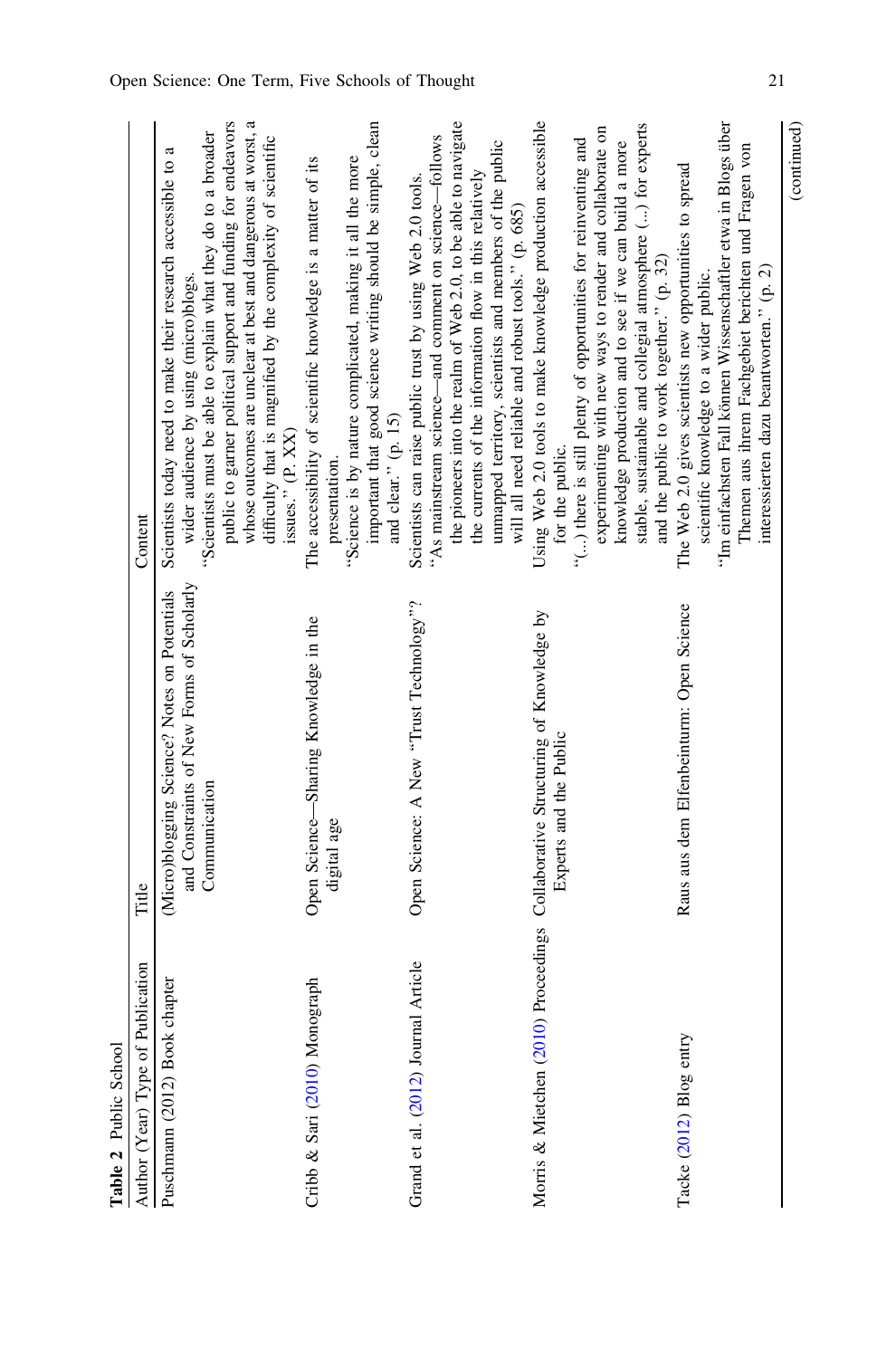| Table 2 (continued)                 |                                                                                                             |                                                                                                                                                                                                                                                                                                                                                                                                                                                                       |
|-------------------------------------|-------------------------------------------------------------------------------------------------------------|-----------------------------------------------------------------------------------------------------------------------------------------------------------------------------------------------------------------------------------------------------------------------------------------------------------------------------------------------------------------------------------------------------------------------------------------------------------------------|
| Author (Year) Type of Publication   | Title                                                                                                       | Content                                                                                                                                                                                                                                                                                                                                                                                                                                                               |
| Irwin (2006) Monograph              | The politics of talk                                                                                        | Due to modern technology, citizens can participate in scientific<br>"() this book is committed both to an improved understanding<br>of 'science, technology and citizenship' and to better social<br>practice in this area $(\ldots)$ " (p. 8)<br>knowledge creation.                                                                                                                                                                                                 |
| Hand (2010) Article                 | Citizen science: People power                                                                               | "By harnessing human brains for problem solving, Foldit takes<br>Citizens possess valuable knowledge from which science can<br>BOINC's distributed-computing concept to a whole new<br>level." $(p, 2)$<br>benefit.                                                                                                                                                                                                                                                   |
| Article<br>Ebner & Maurer (2009)    | scientific writing?                                                                                         | "Weblogs and microblogs can enhance lectures by bringing the<br>replace writing essays and articles, because of their different<br>resources of the WorldWideWeb to the course and making<br>them discussable. Both new technologies, however, cannot<br>Can microblogs and weblogs change traditional Blogs can contribute to make research more accessible to the<br>public. Yet they cannot replace articles and essays in<br>scholarly communication.<br>nature." |
| Catlin-Groves (2012) Review article | Volunteers to Citizen Sensors and Beyond<br>The Citizen Science Landscape: From                             | "The areas in which it [citizen science] has, and most probably<br>will continue to have, the greatest impact and potential are<br>that of monitoring ecology or biodiversity at large<br>Citizens can help monitoring on a large scale.<br>geographic scales."                                                                                                                                                                                                       |
| Powell & Colin (2009) Article       | engagement in science and technology from<br>Participatory paradoxes: Facilitating citizen<br>the Top-Down? | "Most participatory exercises do not engage citizens beyond an<br>event or a few weeks/months, and they do not build citizens'<br>with scientists or policy makers independently." (p. 327)<br>participatory skills in ways that would help them engage<br>Citizen science projects are often short-lived.                                                                                                                                                            |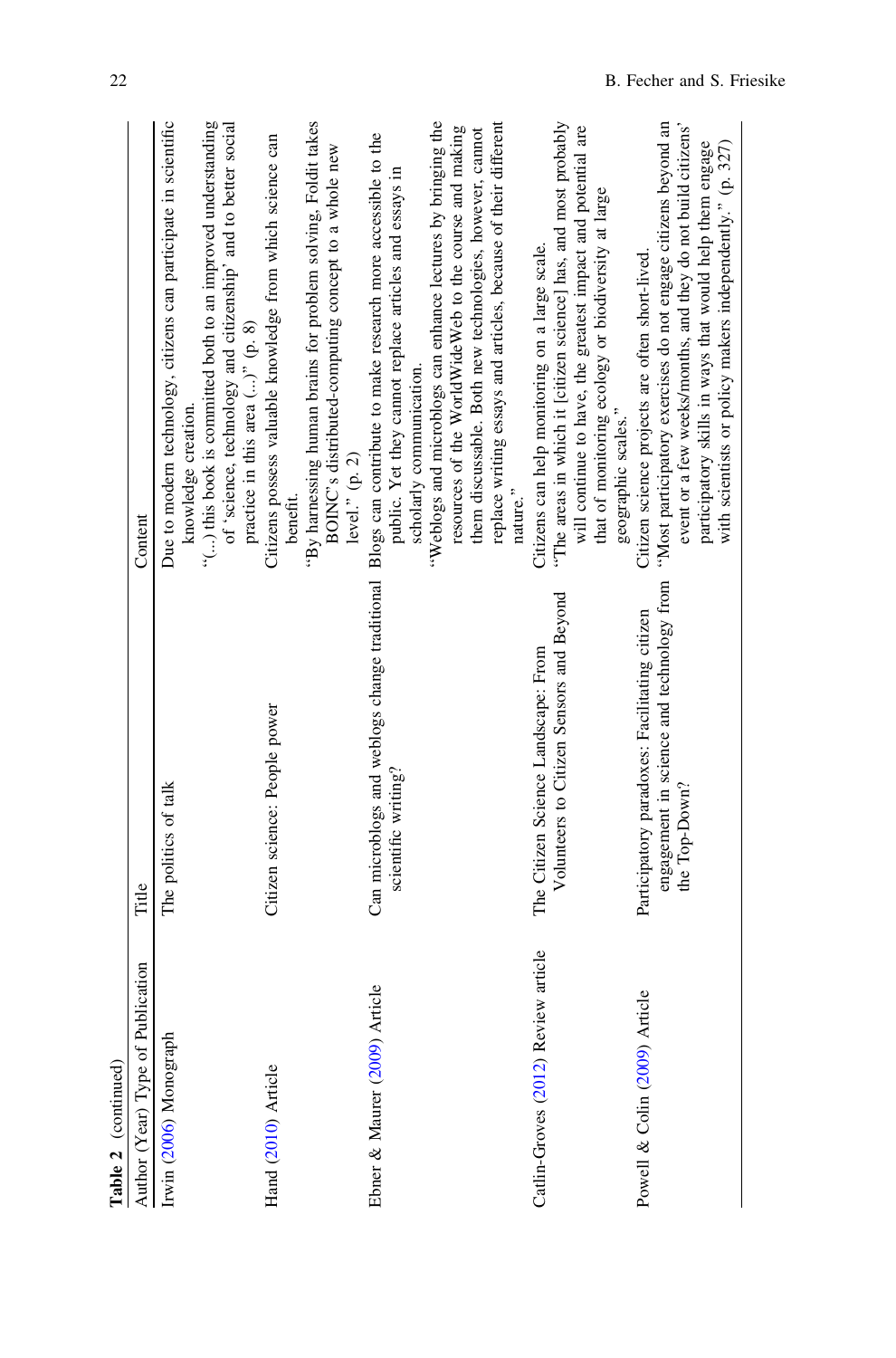Yet, coming from the assumptions that communication technology not only allows the constant documentation of research, but also the inclusion of dispersed external individuals (as supposed in the pragmatic school), an obvious inference is that the formerly excluded public can now play a more active role in research. A pervasive catchphrase in this relationship is the concept of so-called citizen science which, put simply, describes the participation of non-scientists and amateurs in research. Admittedly, the term, as well as the idea, have already existed for a long time. In 1978, well before the digital age, the biochemist Erwin Chargaff already used this term to espouse a form of science that is dominated by dedicated amateurs. The meaning of the term has not changed; it merely experiences a new magnitude in the light of modern communication technology.

Hand ([2010\)](#page-28-0) refers, for instance, to Rosetta@Home, a distributed-computing project in which volunteer users provide their computing power (while it is not in use) to virtually fold proteins. The necessary software for this also allowed users to watch how their computer tugged and twisted the protein in search of a suitable configuration (ibid., p.2). By observing this, numerous users came up with suggestions to speed up the otherwise slow process. Reacting to the unexpected user involvement, the research team applied a new interface to the program that allowed users to assist in the folding in form of an online game called Foldit. Hand states: " $By$ harnessing human brains for problem solving, Foldit takes BOINC's distributedcomputing concept to a whole new level'' (ibid., p. 2). In this specific case, the inclusion of citizens leads to a faster research process on a large public scale. Citizen science is in this regard a promising tool to 'harness' a volunteer workforce. However, one can arguably question the actual quality of the influence of amateurs upon the analytical part of the research research. Catlin-Groves [\(2012](#page-28-0)) takes the same line as the Rosetta@Home project. She expects citizen science's greatest potential in the monitoring of ecology or biodiversity at a large scale (ibid., p. 2). The specific fields possibly issue from the author's area of research (Natural Sciences) and the journal in which the review article was published (International Journal of Zoology). Nonetheless, in respect to the two fields, it becomes apparent that citizens can rather be considered a mass volunteer workforce instead of actual scientists.

Indeed, most citizen science projects follow a top-down logic in which professional scientists give impetuses, take on leading roles in the process and analysis, and use amateurs not as partners, but rather as a free workforce. Irwin [\(2006](#page-29-0)) even claims that most citizen science projects are not likely to provide amateurs with the skills and capacities to significantly affect research in meaningful ways. Powell and Colin [\(2009](#page-29-0)) also criticize the lack of a meaningful impact for non-experts in the research: ''Most participatory exercises do not engage citizens beyond an event or a few weeks/months, and they do not build citizens' participatory skills in ways that would help them engage with scientists or policy makers independently" (ibid., p. 327).

The authors further present their own citizen science project, the Nanoscale Science and Engineering Center (NSEC), which at first also started as a onetime event. After the project was finished, however, the University engaged a citizen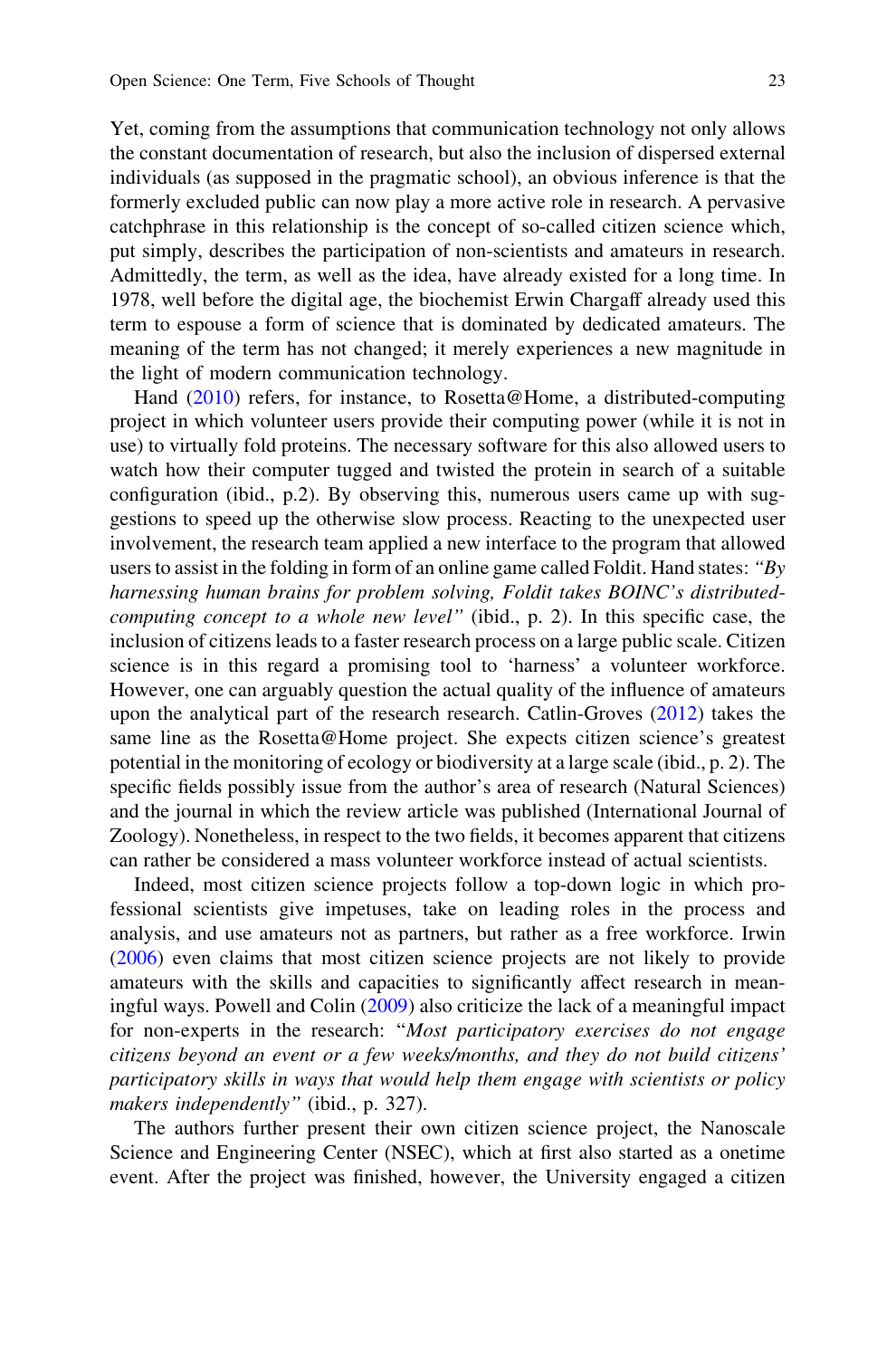scientist group which is in frequent dialogue with field experts. The authors do not lay out in detail how citizens can actually influence research policies, rather present a perspective for a bottom-up relationship between interested amateurs and professionals. There is still a lack of research when it comes to models of active involvement of citizens in the research process beyond feeder services. Future research could therefore focus on new areas of citizen participation (e.g. citizen science in 'soft sciences') or alternative organizational models for citizen science (e.g. how much top-down organization is necessary?).

Another, also yet to explored, aspect that can be associated with citizen science is the crowdfunding of science. Crowdfunding is a financing principle that is already well established in the creative industries. Via online platforms, single Internet users can contribute money to project proposals of their choice and, if the project receives enough funding, enable their realization. Contributions are often rewarded with non-monetary benefits for the benefactors. A similar model is conceivable for science: The public finances research proposals directly through monetary contributions and in return receives a benefit of some description (for instance: access to the results). Crowdfunding of science allows direct public influence on the very outskirts of the research (a kind of civic scientific agenda setting) yet hardly at all during the process. Nonetheless, it possibly constitutes a new decisive force in the pursuit of research interests besides the ''classica'' of institutional and private funding. There is still, at least to the authors' knowledge, no research regarding this topic. Future research could for instance cover factors of success for project pitches or the actual potential of crowdfunding for science.

## Comprehensibility of the Research Result: Making Science Understandable

The second stream of the public school refers to the comprehensibility of science for a wider audience, that is mainly science communication. Whereas, for instance, citizen science concerns the public influence on the research, this sub-stream concerns the scientists' obligation to make research understandable for a wider audience—a demand that Tacke  $(2012)$  $(2012)$ , in an entry on his blog, provocatively entitled "Come out of the ivory tower!".

In this regard, Cribb and Sari demand a change in the scientific writing style: ''Science is by nature complicated, making it all the more important that good science writing should be simple, clean and clear"  $(2010, p. 15)$  $(2010, p. 15)$ . The authors' credo is that as the scientific audience becomes broader and the topics more specific, the academic dissemination of knowledge needs to adapt.

On a perhaps more applied level, numerous authors suggest specific tools for science communication. Weller and Puschmann ([2011\)](#page-30-0), for instance, describe the microblogging service Twitter as a suitable tool to direct users to, for example, relevant literature and as a source for alternative impact factors (as expressed in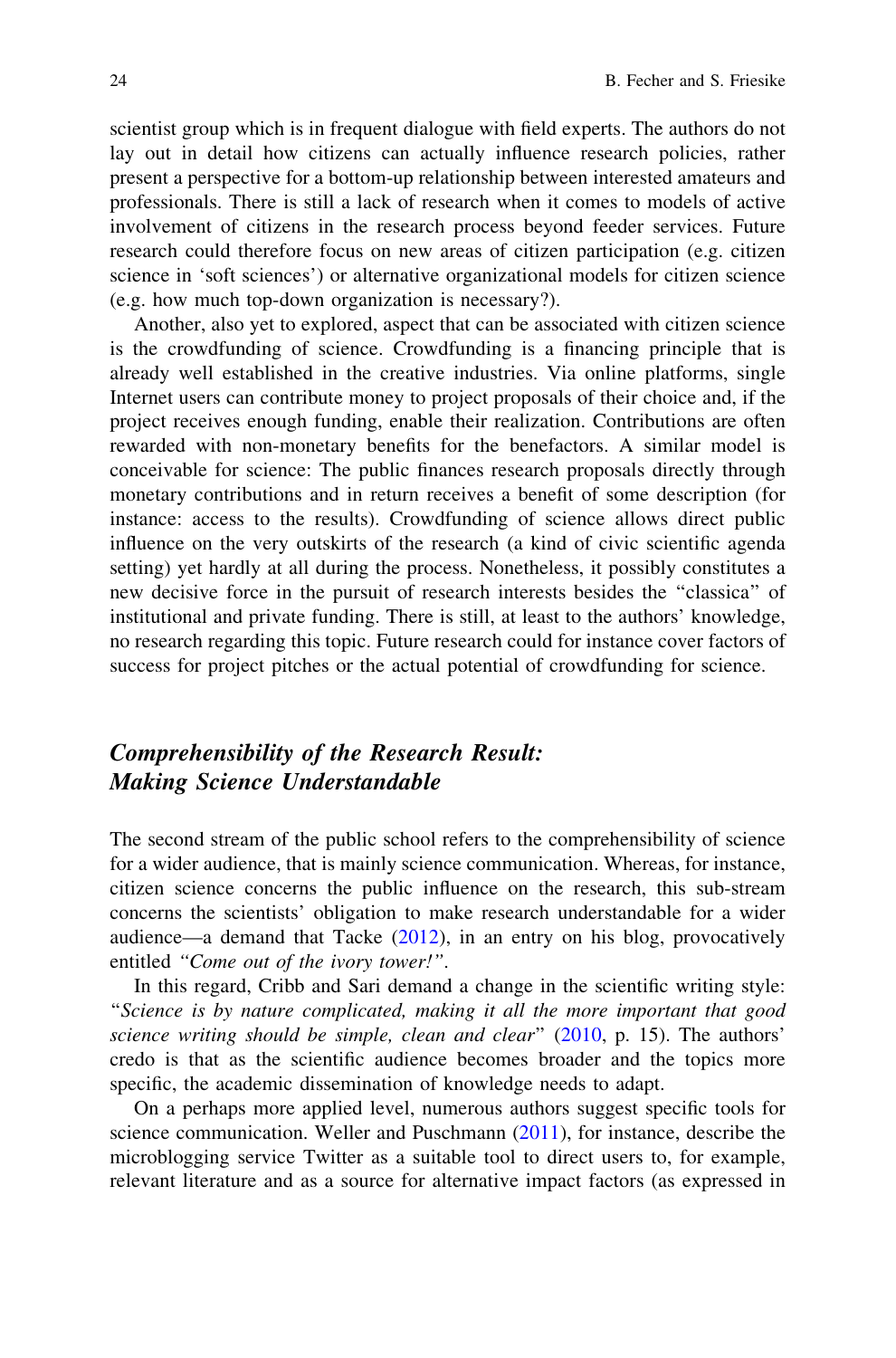the measurement school). In this volume (see chapter [Micro\(blogging\) Science?](http://dx.doi.org/10.1007/978-3-319-00026-8_6) [Notes on Potentials and Constraints of New Forms of Scholarly Communication\)](http://dx.doi.org/10.1007/978-3-319-00026-8_6), Puschmann furthermore dwells on the role of the scientist today and his need to communicate: ''Scientists must be able to explain what they do to a broader public to garner political support and funding for endeavors whose outcomes are unclear at best and dangerous at worst, a difficulty that is magnified by the complexity of scientific issues". As adequate tools for the new form of scholarly public justification, the author refers to scientific blogging or Twitter during conferences. In the same line of reasoning, Grand et al. [\(2012\)](#page-28-0) argues that by using Web 2.0 tools and committing to public interaction, a researcher can become a public figure and honest broker of his or her information (ibid., p. 684).

While numerous researchers already focus on the new tools and formats of science communication and the audience's expectations, there is still a need for research on the changing role of a researcher in a digital society, that is, for instance, the dealings with a new form of public pressure to justify the need for instant communication and the ability to format one's research for the public. A tenable question is thus also if a researcher can actually meet the challenge to, on the one hand, carry out research on highly complex issues and, on the other, prepare these in easily digestible bits of information. Or is there rather an emerging market for brokers and mediators of academic knowledge? Besides, what are the dangers of preparing research results in easily digestible formats?

#### Democratic School: Making Research Products Available

The democratic school is concerned with the concept of access to knowledge. Unlike the public school, which promotes accessibility in terms of participation to research and its comprehensibility, advocates of the democratic school focus on the principal access to the products of research. This mostly relates to research publications and scientific data, but also to source materials, digital representations of pictorial and graphical materials, or multimedia material (as Sitek and Bertelmann describe it their chapter).

Put simply, they argue that any research product should be freely available. The reason we refer to the discourse about free access to research products as the democratic school issues from its inherent rationale that everyone should have the equal right to access knowledge, especially when it is state-funded.

In the following, we will focus on two central streams of the democratic school, namely Open Access to research publications and Open Data. We assume that both represent a wider set of arguments that accompanies discussion on free access to research products.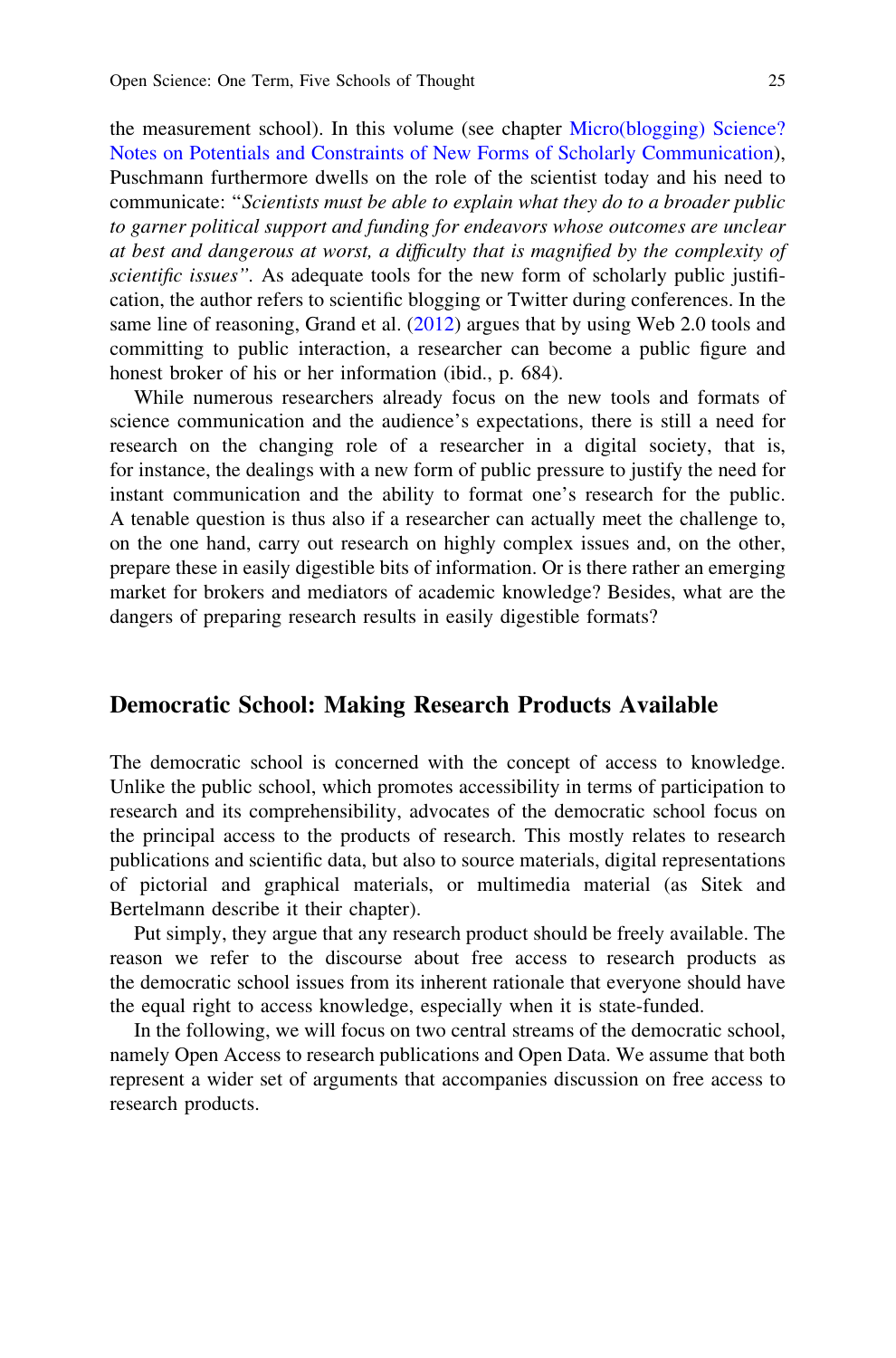### Open Data

Regarding Open Data in science, Murray-Rust ([2008,](#page-29-0) p. 52) relates the meaning of the prefix 'open' to the common definition of open source software. In that understanding, the right of usage of scientific data does not demise to an academic journal but remains in the scientific community: "I felt strongly that data of this sort should by right belong to the community and not to the publisher and started to draw attention to the problem'' (ibid., p. 54). According to Murray-Rust, it is obstructive that journals claim copyright for supporting information (often data) of an article and thereby prevent the potential reuse of the data. He argues that " $(it)$  is important to realize that SI is almost always completely produced by the original authors and, in many cases, is a direct output from a computer. The reviewers may use the data for assessing the validity of the science in the publication but I know of no cases where an editor has required the editing of (supporting information)'' (ibid., p. 53). The author endorses that text, data or meta-data can be re-used for whatever purpose without further explicit permission from a journal (see Table [3\)](#page-10-0). He assumes that, other than validating research, journals have no use for claiming possession over supporting information—other researchers, however, do.

According to Murray-Rust's understanding, data should not be 'free' (as in free beer), but open for re-use in studies foreseen or unforeseen by the original creator. The rationale behind Open Data in science is in this case researcher-centric; it is a conjuncture that fosters meaningful data mining and aggregation of data from multiple papers. Put more simply, Open Data allows research synergies and prevents duplication in the collection of data. In this regard, Murray-Rust does not only criticize the current journal system and the withholding of supporting information but also intimates at the productive potential of Open Data. It has to be said, though, that the synergy potentials that Murray-Rust describes mostly apply to natural sciences (or at least research fields in which data is more or less standardized) or at least fields in which an intermediate research product (e.g. data) can be of productive use for others.

Similar to Murray-Rust, Molloy ([2011\)](#page-29-0) criticises the current journal system which, according to the author, works against the maximum dissemination of scientific data that underlies publications. She elaborates on the barriers inherent in the current journal system thus: ''Barriers include inability to access data, restrictions on usage applied by publishers or data providers, and publication of data that is difficult to reuse, for example, because it is poorly annotated or 'hidden' in unmodifiable tables like PDF documents'' (ibid., p. 1). She suggests a dealing with data that follows the Open Knowledge Foundation's definition of openness, meaning that the data in question should be available as a whole, at no more than a reasonable reproduction cost (preferably through download), and in a convenient and modifiable form.

Other than Murray-Rust ([2008\)](#page-29-0) and Molloy ([2011\)](#page-29-0), Vision ([2010\)](#page-29-0), and Boulton et al. ([2011\)](#page-28-0) firstly hold the researchers liable for practicing Open Data. Vision refers to a study by Campbell et al. ([2002\)](#page-28-0), in which it is shown that only one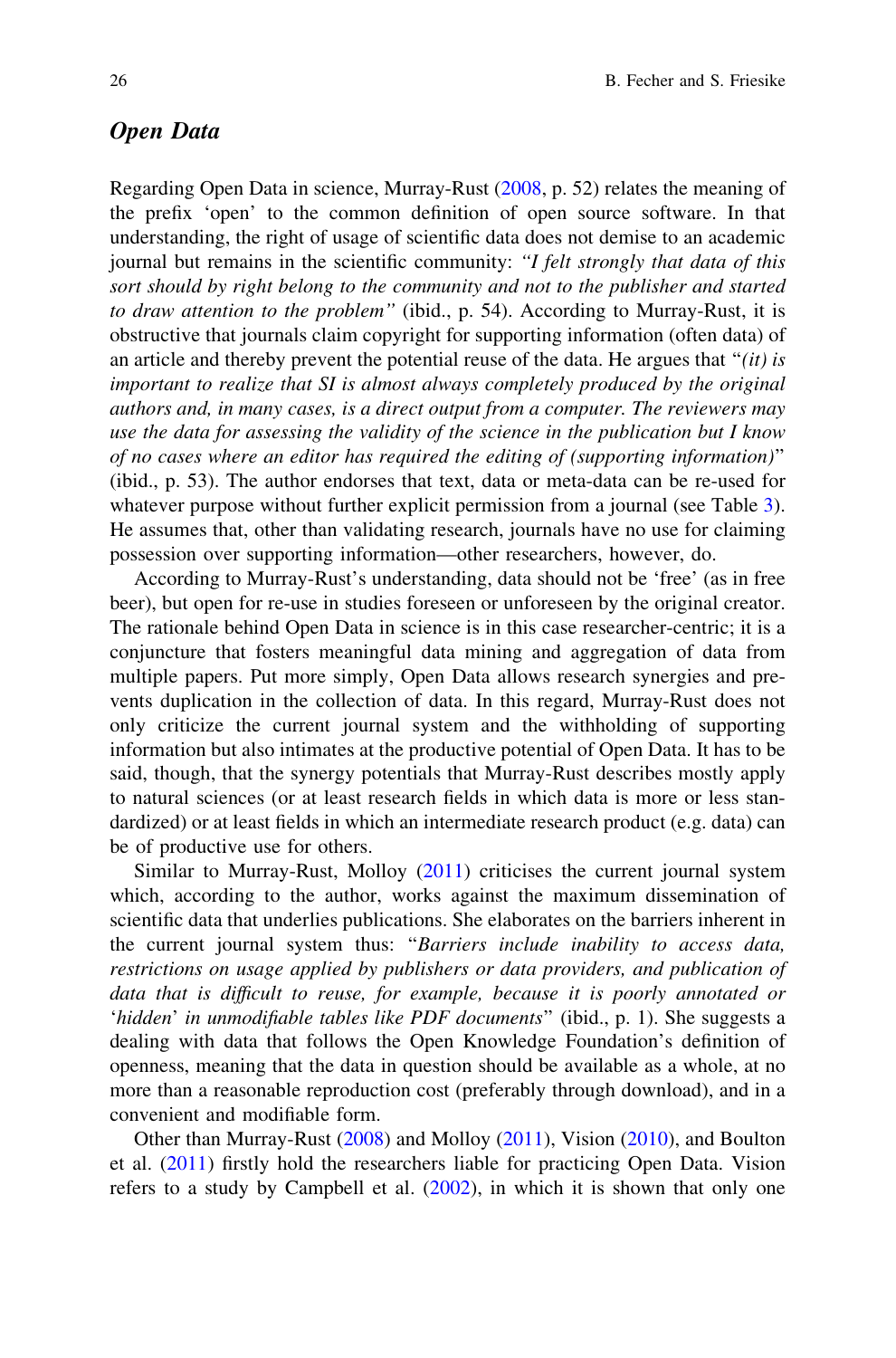<span id="page-10-0"></span>

| Table 3 Democratic School-Open data                              |                                                           |                                                                                                                                                                                                                                                                                                                                                                                                                                                                                                                                                                                                          |
|------------------------------------------------------------------|-----------------------------------------------------------|----------------------------------------------------------------------------------------------------------------------------------------------------------------------------------------------------------------------------------------------------------------------------------------------------------------------------------------------------------------------------------------------------------------------------------------------------------------------------------------------------------------------------------------------------------------------------------------------------------|
| Author (Year) Type of Publication                                | Title                                                     | Content                                                                                                                                                                                                                                                                                                                                                                                                                                                                                                                                                                                                  |
| Murray-Rust (2008) Preceedings                                   | Open data in science                                      | "The general realization of the value of reuse will create strong pressure for<br>repositories. In any case the community will rapidly move to Open Data<br>then scientists will rapidly find other ways of publishing data, probably<br>more and better data. If publishers do not gladly accept this challenge,<br>through institutional, departmental, national or international subject<br>Open data depends on a change of the journal practice regarding the<br>and publishers resisting this will be seen as a problem to be<br>withholding of supporting information.<br>$circumvented$ $p.64$ ) |
| Vision (2010) Journal Article                                    | Scientific Publishing                                     | diminish in value. To the contrary, shared data can serve as a benchmark<br>collected, they can be creatively repurposed by many hands and in many<br>Open Data and the Social Contract of Data is a commodity. The sharing of data enables benefits other researchers.<br>"Data are a classic example of a public good, in that shared data do not<br>that allows others to study and refine methods of analysis, and once<br>ways, indefinitely." (p. 330)                                                                                                                                             |
| Boulton et al. (2011) Comment                                    | Science as a public enterprise: the<br>case for open data | "Conventional peer-reviewed publications generally provide summaries of the<br>available data, but not effective access to data in a usable format." (p.<br>Data needs to be prepared in a usable format.<br>1634)                                                                                                                                                                                                                                                                                                                                                                                       |
| Molloy (2011) Open Access Article The open knowledge foundation: | Open data means better science                            | "The definition of "open", crystallised in the OKD, means the freedom to use,<br>attribution and share-alike. Any further restrictions make an item closed<br>reuse, and redistribute without restrictions beyond a requirement for<br>Data should be free to reuse and redistribute without restrictions.<br>knowledge, p, 1)                                                                                                                                                                                                                                                                           |
| Auer et al. (2007)                                               | data the semantic web                                     | "It is now almost universally acknowledged that stitching together the world's<br>structured information and knowledge to answer semantically rich queries<br>is one of the key challenges of computer science, and one that is likely to<br>DBpedia: A nucleus for a web of open Open Data is a major challenge for computer scientists in future.<br>have tremendous impact on the world as a whole." $(p, 1)$                                                                                                                                                                                         |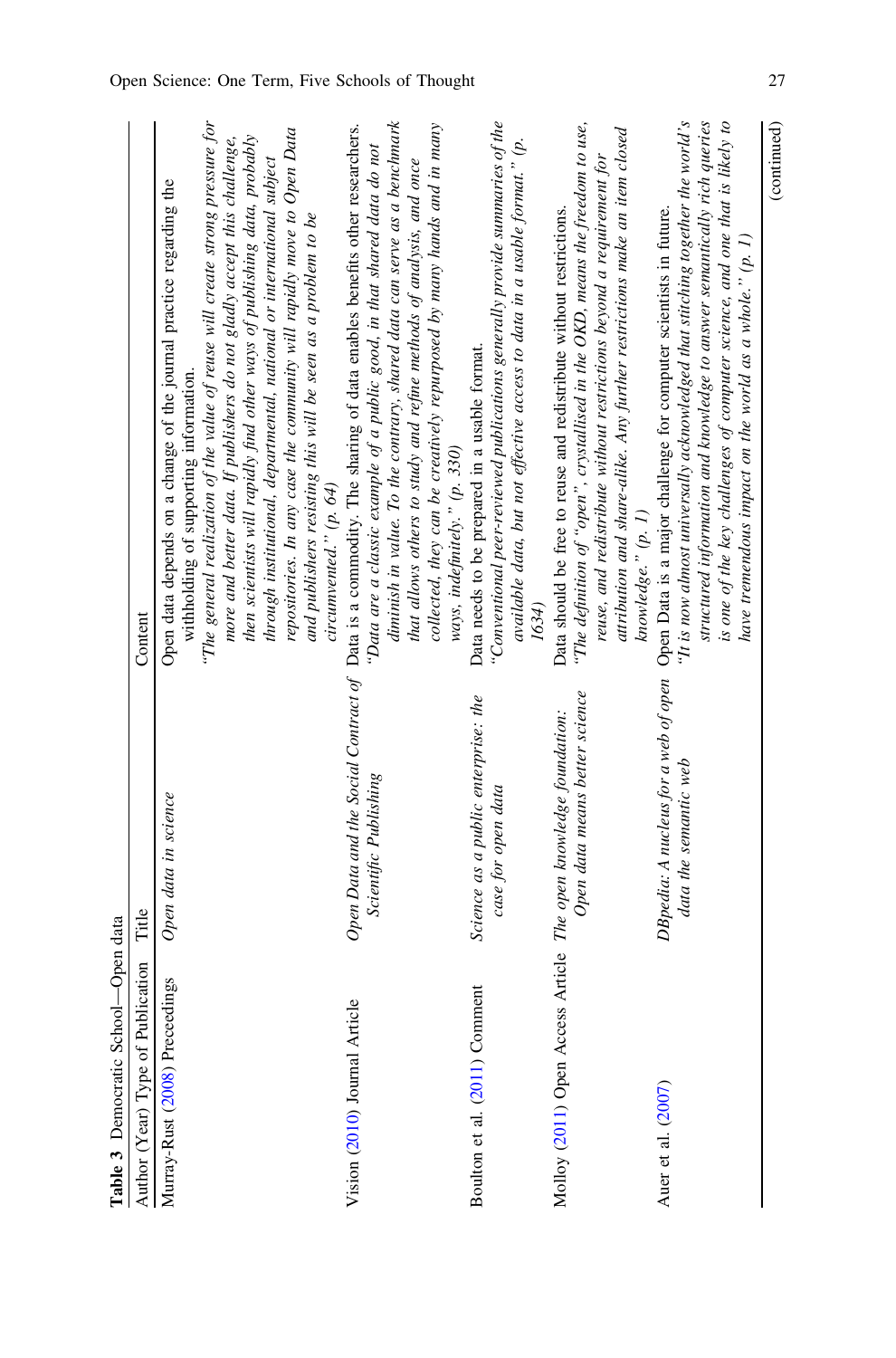| Table 3 (continued)                          |           |                                                                                                                                                                                                                                                                |
|----------------------------------------------|-----------|----------------------------------------------------------------------------------------------------------------------------------------------------------------------------------------------------------------------------------------------------------------|
| Publication Title<br>uthor (Year) Type of P. |           | Content                                                                                                                                                                                                                                                        |
| Löh & Hinze (2006)                           |           | Open Data types and open functions The problem of supporting the modular extensibility of both data and functions<br>"The intended semantics is as follows: the program should behave as if the<br>in one programming language (known as expression problem)   |
| Miller et al. (2008)                         | Open Data | Instead, licenses are required that make explicit the terms under which data<br>data types and functions were closed, defined in one place." $(p, 1)$<br>Open Data Commons, A Licence for Practicing open data is a question of appropriate licencing of data. |
|                                              |           | can be used. By explicitly granting permissions, the grantor reassures<br>those who may wish to use their data, and takes a conscious step to<br>increase the pool of Open Data available to the web." $(p, 1)$                                                |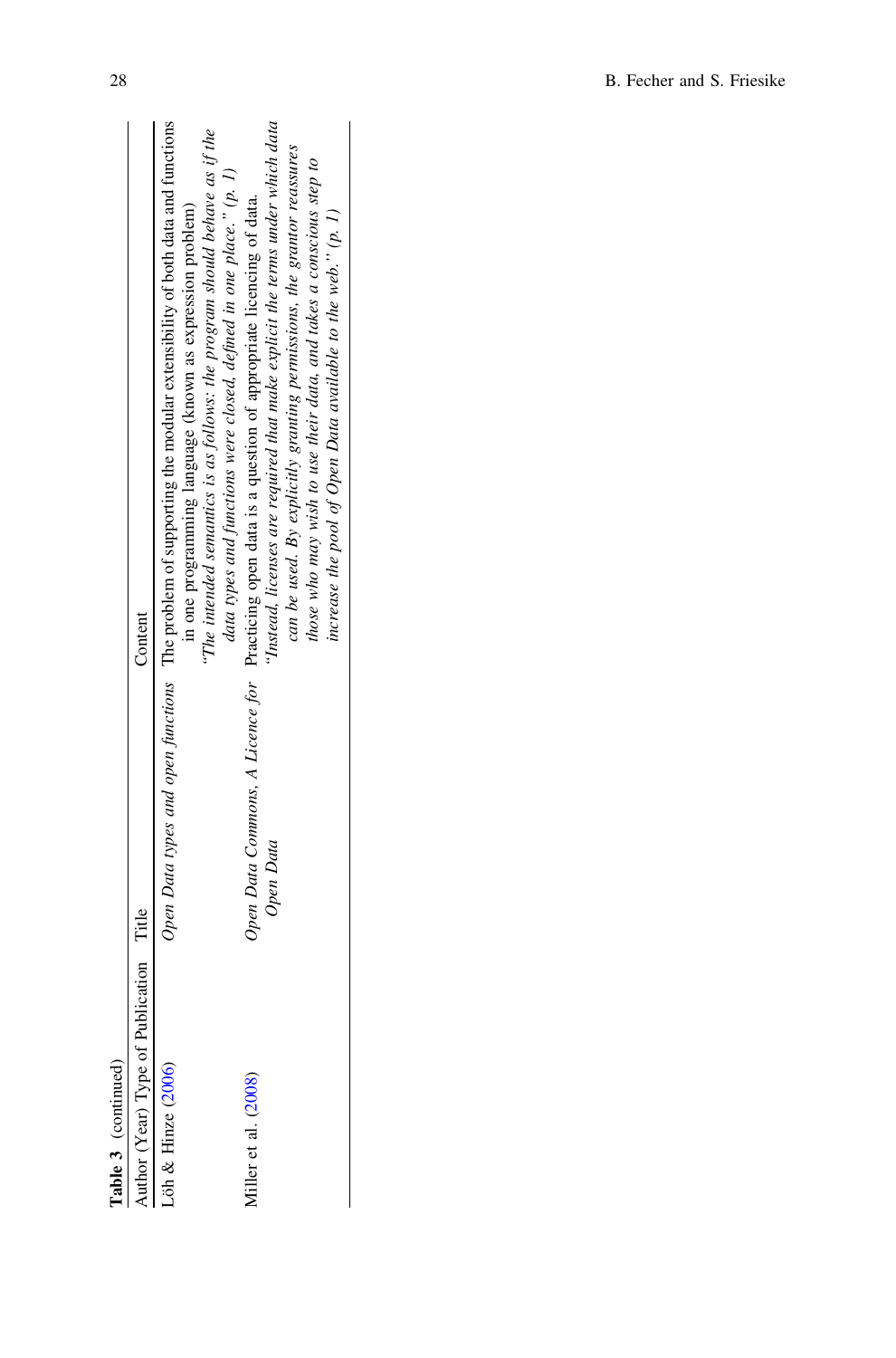quarter of scientists share their research data—even upon request. According to the study, the most common reason for denying requests was the amount of effort required for compliance. Vision presents disciplinary data repositories that are maintained by the data creators themselves as an appropriate solution to the problem. This way, scientists would only need to upload their data once instead of complying with requests. Although Vision emphasizes the necessity to minimize the submission burden for the author, he does not suggest concrete inducements for scientists to upload their data (for instance forms of community recognition or other material rewards). In an empirical study about the sharing behavior among scientists, Haeussler found out that the sharing of data is indeed closely related to a form of counter-value (Haeussler [2011,](#page-28-0) p. 8).

Who is to blame for the fact that Open Data has not yet achieved its breakthrough despite its potential? Is it the journal system and its supporting information practice? Researchers and their reluctance to share? Missing incentive systems? Or overcomplicated data repositories? The apparent divergence regarding the impediments of Open Data demonstrates the need for further empirical research on this issue. Future studies could address the reluctance of researchers to practice Open Data, the role of journals and supporting material, or the design of an appropriate online data repository or meta-data structures for research data. The implied multitude of obstacles for practicing Open Data also illustrates that research on this issue needs to be holistic.

#### Open Access to Research Publication

When it comes the Open Access of research publications, the argument is often less researcher-centric. Cribb and Sari [\(2010](#page-28-0)) make the case for the Open Access to scientific knowledge as a human right (see Table [4\)](#page-13-0). According to them, there is a gap between the creation and the sharing of knowledge: While scientific knowledge doubles every 5 years, the access to this knowledge remains limited leaving parts of the world in the dark: ''As humanity progresses through the 21st century  $(...)$  many scholars point to the emergence of a disturbing trend: the world is dividing into those with ready access to knowledge and its fruit, and those without." (ibid., p. 3). For them, free access to knowledge is a necessity for human development. In a study on Open Access in library and information science, Rufai et al.  $(2012)$  $(2012)$  take the same line. They assume that countries "falling in the lowincome economic zones have to come on Open Access canvas'' (ibid., 2011, p. 225). In times of financial crises, open journal systems and consequently equal access to knowledge could be an appropriate solution. Additionally, Phelps et al. [\(2012](#page-29-0)) regard Open Access to research publications as a catalyst for development, whereas limited access to a small subset of people with subscription is a hindrance to development. Consistently, they define Open Access as ''the widest possible dissemination of information'' (ibid., p. 1).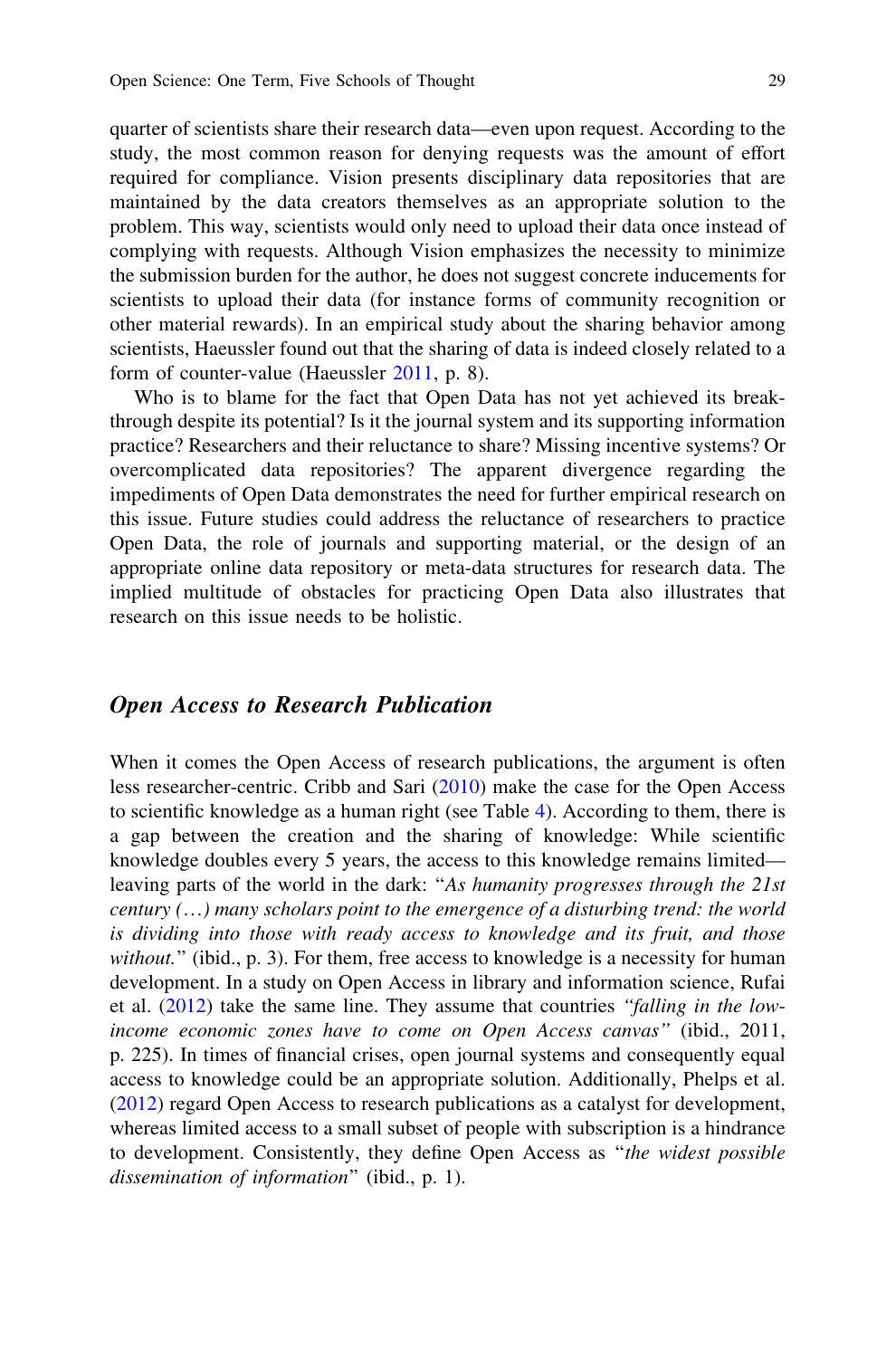<span id="page-13-0"></span>

|             | ×  |              |
|-------------|----|--------------|
|             |    |              |
| I<br>ł<br>v | M. | I<br>I<br>۰, |
|             |    |              |

| Table 4 Democratic School-Open Access to publications                                 |                                                                                         |                                                                                                                                                                                                                                                                                                                                                                                                                                                                                                                                                       |
|---------------------------------------------------------------------------------------|-----------------------------------------------------------------------------------------|-------------------------------------------------------------------------------------------------------------------------------------------------------------------------------------------------------------------------------------------------------------------------------------------------------------------------------------------------------------------------------------------------------------------------------------------------------------------------------------------------------------------------------------------------------|
| Author (Year) Type of Publication                                                     | Title                                                                                   | Content                                                                                                                                                                                                                                                                                                                                                                                                                                                                                                                                               |
| Cribb & Sari (2010) Monograph                                                         | Open Science - Sharing Knowledge in the<br>Global Century                               | "As humanity progresses the 21st century () many scholars point to<br>the emergence of a disturbing trend: the world is dividing into<br>those with ready access to knowledge and its fruit, and those<br>Open Access to knowledge is a tool for development.<br>without." $(p, 3)$                                                                                                                                                                                                                                                                   |
| Rufai et al. (2012) Journal Article                                                   | Information Science: The Story so Far<br>Open Access Journals in Library and            | economic zones have to come on Open Access canvas." (p. 225)<br>"The sustainability of Open Access journals in the field of LIS is<br>evident from the study. Countries falling in the low-income<br>Open Access helps underdeveloped countries to bridge the gap<br>between them and developed countries.                                                                                                                                                                                                                                            |
| Phelps, Fox & Marincola (2012) Journal Article Supporting the advancement of science: | Open Access publishing and the role of<br>mandates                                      | society missions to encourage the advancement of knowledge by<br>popular choice for society journals is that it fits well with many<br>providing the widest possible dissemination with no barriers to<br>"Maybe one of the reasons that Open Access is an increasingly<br>Open Access increases the dissemination of a scholar's work.<br>$access.$ " $(p. 3)$                                                                                                                                                                                       |
| Carrol (2011) Journal Article                                                         | Why full Open Access matters                                                            | highly inefficient. The growth in digital technologies and in digital<br>scholarly journal literature, but instead prices have increased at a<br>Open Access helps overcoming the inefficiancy of traditional peer-<br>"Pricing of traditional, subscription-financed scientific journals is<br>networks should be driving down the price of access to the<br>rate greatly in excess of inflation." $(p, 1)$<br>review journals.                                                                                                                      |
| Harnad & Brody (2004)                                                                 | (OA) vs. Non-OA Articles in the Same<br>Comparing the Impact of Open Access<br>Journals | "Access is not a sufficient condition for citation, but it is a necessary<br>any given article by adding those users who would otherwise have<br>been unable to access it because their institution could not afford<br>Open Access can increase the number of citations and helps skirting<br>the access-tolls of the journal in which it appeared; therefore, it<br>one. OA dramatically increases the number of potential users of<br>stands to reason that OA can only increase both usage and<br>the high access tolls of journals.<br>impact.'' |

(continued) (continued)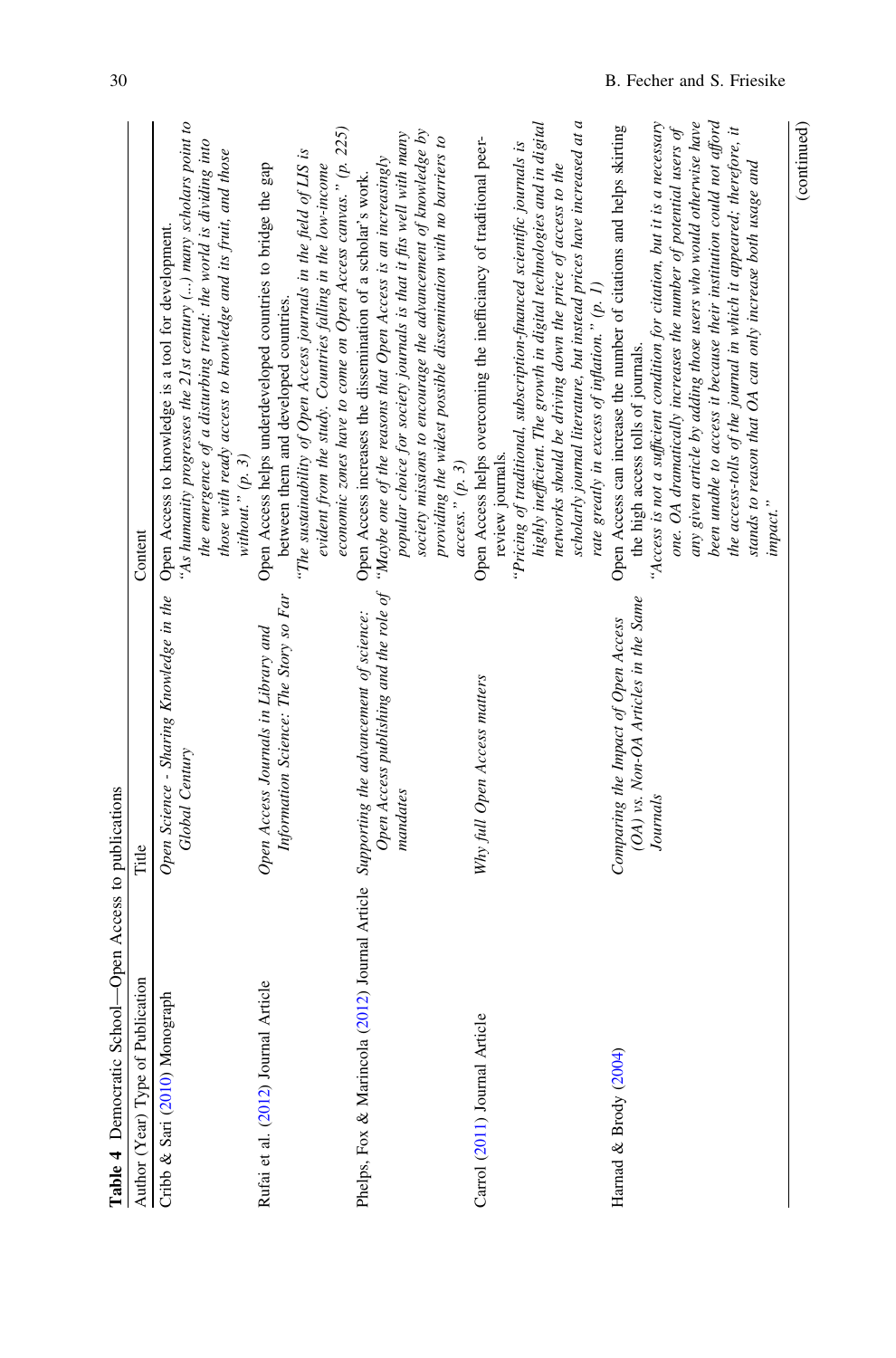| Table 4 (continued)               |                                                            |                                                                                                                                                                                                                                                                                                               |
|-----------------------------------|------------------------------------------------------------|---------------------------------------------------------------------------------------------------------------------------------------------------------------------------------------------------------------------------------------------------------------------------------------------------------------|
| Author (Year) Type of Publication | Title                                                      | Content                                                                                                                                                                                                                                                                                                       |
| Harnad et al. (2004)              | and Gold Roads to Open Access                              | they have given their authors the green light to self-archive); yet<br>The Access/Impact Problem and the Green Only 5% of journals are gold, but over 90% are already green (i.e.,<br>"Along with the substantial recent rise in $OA$ consciousness<br>only about 10-20% of articles have been self-archived. |
|                                   |                                                            | OA exclusively with OA journal publishing (i.e., the golden road to<br>worldwide, there has also been an unfortunate tendency to equate<br>OA) and to overlook the faster, surer, and already more heavily<br>traveled green road of OA self-archiving." (p. 314)                                             |
| Antelmann (2004)                  | Do Open-Access Articles Have a Greater<br>Research Impact? | "This study indicates that, across a variety of disciplines, Open-Access<br>articles have a greater research impact than articles that are not<br>Open Access articles have a higher research impact than not freely<br>freely available." (p. 379)<br>available articles.                                    |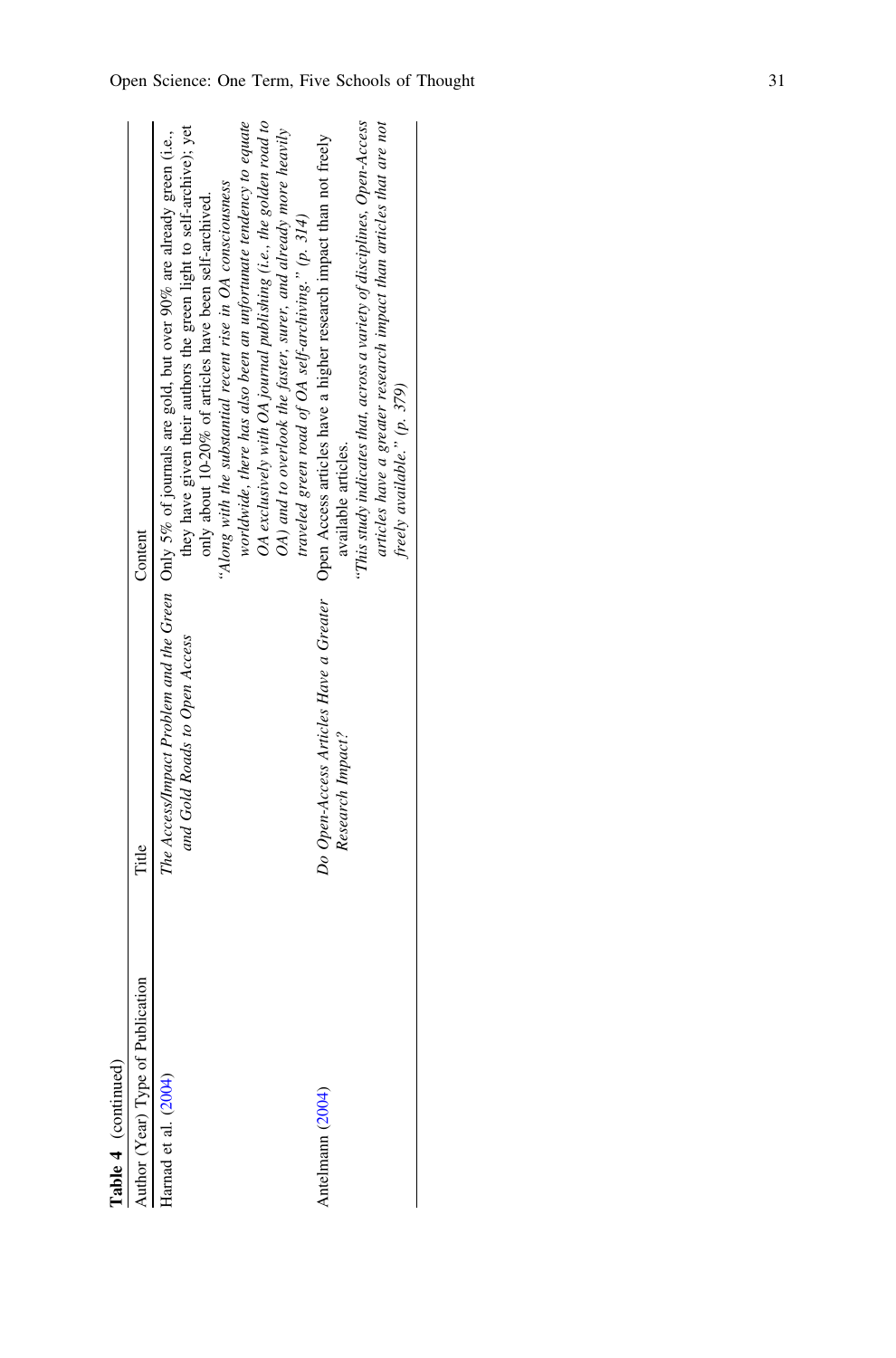Apart from the developmental justification, Phelps et al. [\(2012](#page-29-0)) mention another, quite common, logic for Open Access to research publications: "It is argued (…) that research funded by tax-payers should be made available to the public free of charge so that the tax-payer does not in effect pay twice for the research (…)'' (ibid., p.1). 'Paying twice for research' refers to the fact that citizens do not only indirectly finance government-funded research but also the subsequent acquisition of publications from public libraries.

Carroll ([2011\)](#page-28-0) also criticizes the inefficiency of traditional, subscriptionfinanced scientific journals in times of growth in digital technologies and networks. He argues that prices should have dropped considerably in the light of the Internet—instead they have increased drastically. He further argues that the Open Access model would shift the balance of power in journal publishing and greatly enhance the efficiency and efficacy of scientific communication (ibid., p. 1). By shifting the financing away from subscriptions, the Open Access model re-aligns copyright and enables broad reuse of publications while at the same time assuring authors and publishers that they receive credit for their effort (e.g. through open licensing).

#### Pragmatic School: Making Research More Efficient

Advocates of the pragmatic school regard Open Science as a method to make research and knowledge dissemination more efficient. It thereby considers science as a process that can be optimized by, for instance, modularizing the process of knowledge creation, opening the scientific value chain, including external knowledge and allowing collaboration through online tools. The notion of 'open' follows in this regard very much the disclosed production process known from open innovation concepts (see Table [5\)](#page-16-0).

Tacke [\(2010](#page-29-0)) for instance builds upon the connection between open innovation and Open Science. Similar to open innovation, the author applies the outside-in (including external knowledge to the production process) and inside-out (spillovers from the formerly closed production process) principles to science. He regards Web 2.0 in this regard as a fertile ground for practicing collaborative research (ibid., p. 41) and emphasizes the 'wisdom of the crowds' as a necessity in solving today's scientific problems: "Taking a closer look at science reveals a similar situation: problems have become more complex and often require a joint effort in order to find a solution'' (ibid., p. 37).

Tacke refers to Hunter and Leahey [\(2008](#page-28-0)) who examined trends in collaboration over a 70 years period. They found out that between 1935 and 1940 only 11 % of the observed articles were co-authored, whereas between 2000 and 2005 almost 50 % were coauthored—a significant increase that according to Tacke issues from the increasing complexity of research problems over time; research problems that apparently can only be solved through multi-expert consideration. Indeed, Bozeman and Corley [\(2004](#page-28-0)) found out in an empirical study on researcher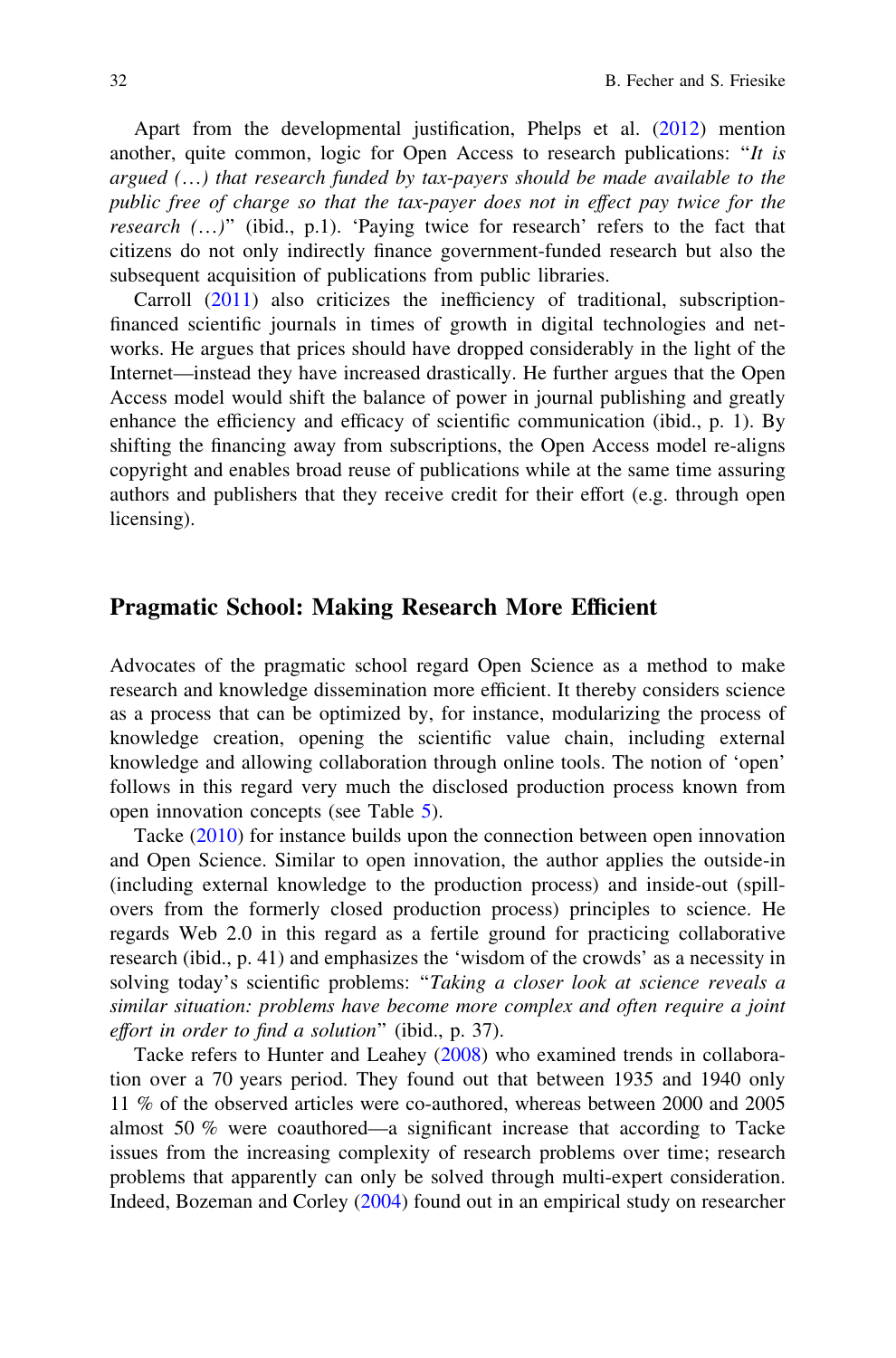Table 5 Pragmatic school Table 5 Pragmatic school

<span id="page-16-0"></span>

| Author (Year) Type of Publication                                          | Title                                                                 | Content                                                                                                                                                                                                                                                                                                                                                                                                                                                                                                  |
|----------------------------------------------------------------------------|-----------------------------------------------------------------------|----------------------------------------------------------------------------------------------------------------------------------------------------------------------------------------------------------------------------------------------------------------------------------------------------------------------------------------------------------------------------------------------------------------------------------------------------------------------------------------------------------|
| Tacke (2010) Proceedings                                                   | Open Science 2.0: How research and<br>education can benefit from open | Complex situations can be better judged by the collective<br>wisdom of the crowds.                                                                                                                                                                                                                                                                                                                                                                                                                       |
|                                                                            | innovation and Web 2.0                                                | "However, several critics emphasize that one person can never<br>situations expediently, and that it may more appropriate to<br>possess enough knowledge in order to judge complex<br>use the collective wisdom of crowds." $(p. 37)$                                                                                                                                                                                                                                                                    |
| Haeussler (2011) Journal Article                                           | Information-sharing, social capital, Open<br>Science                  | requested information on a scientist's decision to share or<br>"My study showed that factors related to social capital<br>influence the impact of the competitive value of the<br>Scientists expect a benefit from sharing information.<br>withhold information." $(p. 117)$                                                                                                                                                                                                                             |
| Neylon & Wu (2009) Symposium Workshop Open Science: tools, approaches, and | implications                                                          | built to help scientists do what they are already doing, not<br>laboratory notebooks, or controlled vocabularies, must be<br>"Tools whether they be social networking sites, electronic<br>Open Science tools need to fit to the scientific practice of<br>researchers.                                                                                                                                                                                                                                  |
| Nielsen (2012) Monograph                                                   | Reinventing Discovery: The New Era of<br>Networked Science            | what the tool designer feels they should be doing." $(p. 543)$<br>scientific information commons has come to fruition. This is<br>"We need to imagine a world where the construction of the<br>available online, and is expressed in a way that can be<br>a world where all scientific knowledge has been made                                                                                                                                                                                           |
| Weiss (2005)                                                               | The Power of Collective Intelligence                                  | Participation in collective knowledge-creation depends on the<br>contributing to the services' value by aggregating shared<br>"With ever more sophisticated APIs and Web services being<br>shared, attracting a critical mass of developers to build<br>knowledge and content, we have the makings of a truly<br>tools on those services, and a critical mass of users<br>collaborative, self-organizing platform." (p. 4)<br>understood by computers." (ibid., p. 111)<br>tools and services available. |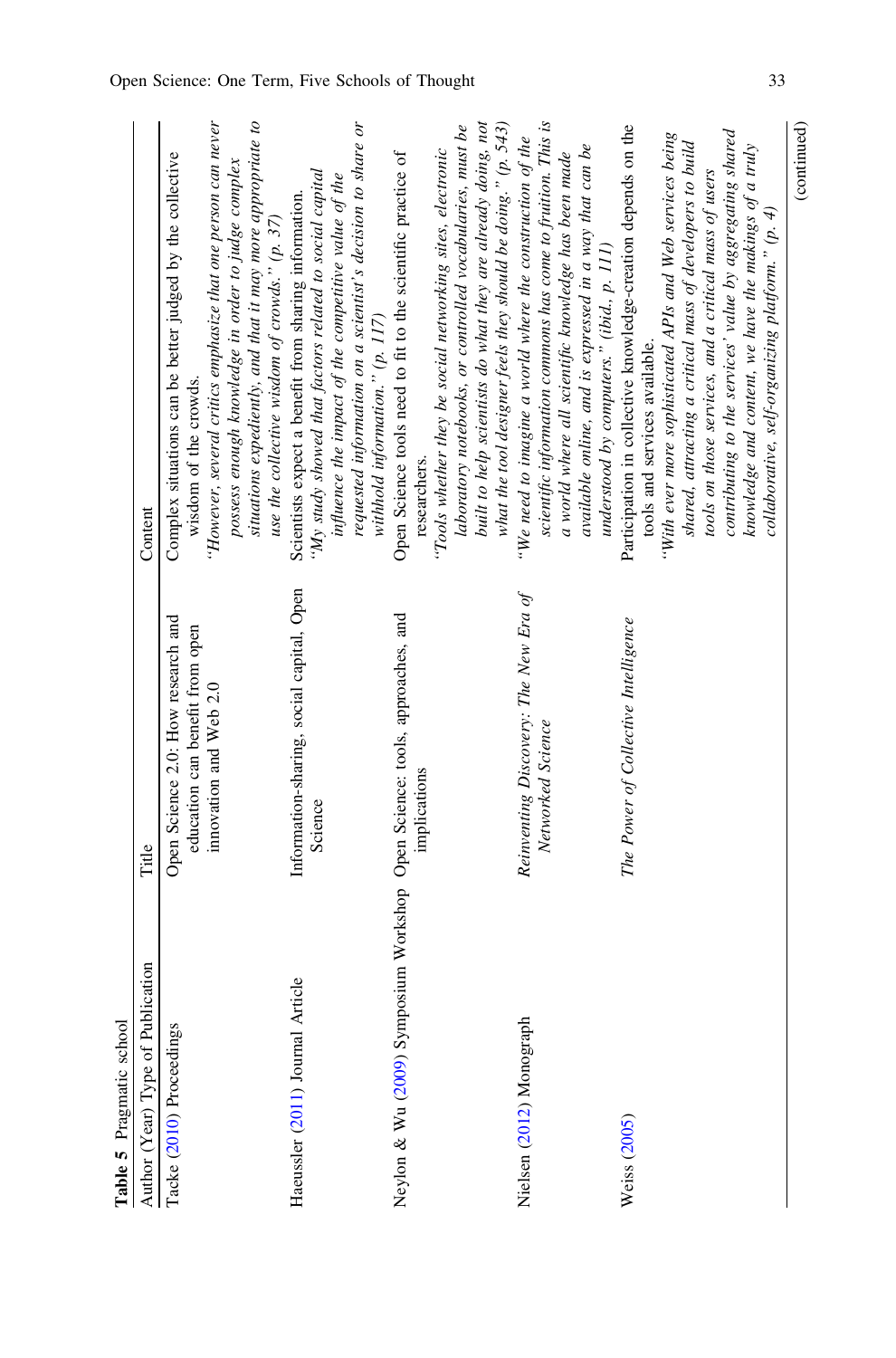| Table 5 (continued)                    |                                                                            |                                                                                                                                                                                                                                                                                                                                                                                                                                                                                                                                           |
|----------------------------------------|----------------------------------------------------------------------------|-------------------------------------------------------------------------------------------------------------------------------------------------------------------------------------------------------------------------------------------------------------------------------------------------------------------------------------------------------------------------------------------------------------------------------------------------------------------------------------------------------------------------------------------|
| Publication<br>Author (Year) Type of I | Title                                                                      | Content                                                                                                                                                                                                                                                                                                                                                                                                                                                                                                                                   |
| Arazy et al. (2006)                    | Knowledge Construction in Wikipedia<br>Wisdom of the Crowds: Decentralized | Participation in the co-creation of knowledge depends on the<br>anonymously) and provide incentives for contributions."<br>"To entice participation, organizations using wikis should<br>strive to eliminate barriers (e.g. allow users to post<br>entry barriers.                                                                                                                                                                                                                                                                        |
| Gowers & Nielsen (2009)                | Massively Collaborative Mathematics                                        | open data analysis. The widespread adoption of such open-<br>source techniques will require significant cultural changes<br>We believe that this will lead to the widespread use of mass<br>in science, as well as the development of new online tools.<br>Natural sciences can profit from collaboration of researchers.<br>"But open sharing of experimental data does at least allow<br>collaboration will extend the limits of human problem-<br>collaboration in many fields of science, and that mass<br>solving ability." (p. 881) |
|                                        |                                                                            |                                                                                                                                                                                                                                                                                                                                                                                                                                                                                                                                           |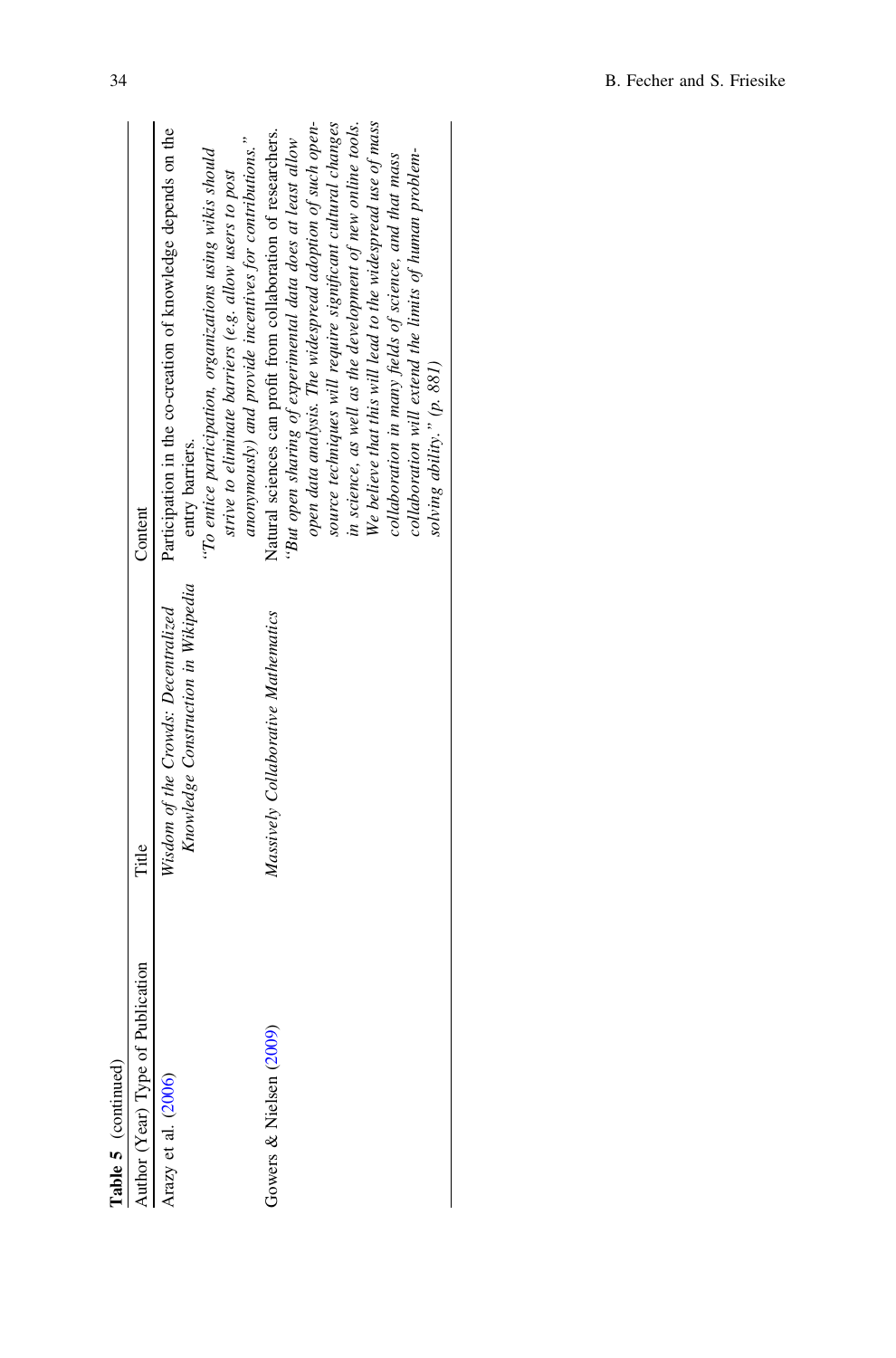collaboration that some of the most frequent reasons for collaborative research are access to expertise, aggregation of different kinds of knowledge, and productivity. Apart from the assumed increasing complexity of today's research problems and the researcher's pursuit of productivity, Tacke also points out the technical progress that enables and fosters collaboration in the first place. The Web 2.0 allows virtually anyone to participate in the process of knowledge creation (ibid., p. 4). It is thus tenable to consider, besides the strive for productivity and the increasing complexity of research process, also the emerging communication and collaboration technology as a solid reason for collaborative research.

Nielsen ([2012\)](#page-29-0) argues accordingly. He proceeds from the assumption that openness indicates a pivotal shift in the scientific practice in the near future namely from closed to collaborative. Through reference to numerous examples of collective intelligence, such as the Polymath Project (in which Tim Gower posted a mathematical problem on his blog that was then solved by a few experts) or the Galaxy Zoo Project (an online astronomy project which amateurs can join to assist morphological classification), he emphasizes the crucial role of online tools in this development: "Superficially, the idea that online tools can make us collectively smarter contradicts the idea, currently fashionable in some circles, that the Internet is reducing our intelligence" (ibid., p. 26).

Nielsen's presentation of examples for collaborative knowledge discoveries permits conjecture on the wide variety of collaborative research when it comes to scale and quality—be it a rather-small scale expert collaboration as in the Polymath project or large-scale amateur collaboration as in the Galaxy Zoo project. Nielsen also points towards the importance of Open Data (ibid., p. 101) and promotes comprehensive scientific commons: ''We need to imagine a world where the construction of the scientific information commons has come to fruition. This is a world where all scientific knowledge has been made available online, and is expressed in a way that can be understood by computers'' (ibid., p. 111). It becomes obvious that Nielsen's vision of Open Science is based on vesting conditions like the enhanced use of online platforms, the inclusion of non-experts in the discovery process and, not least, the willingness to share on the part of scientists; all of which show that Nielsen's notion of collective research is also bound to numerous profound changes in the scientific practice—not to mention the technological ability to understand all formats of knowledge by computers.

Haeussler [\(2011](#page-28-0)) addresses the sharing behaviour of researchers in an empirical study among scientists. She uses arguments from social capital theory in order to explain why individuals share information even at (temporary) personal cost. Her notion of Open Science is thereby strongly bound to the free sharing of information (similar to one of Nielsen's core requirements for Open Science). One of Haeussler's results concerns the competitive value of information. She concludes: ''My study showed that factors related to social capital influence the impact of the competitive value of the requested information on a scientist's decision to share or withhold information." (ibid., p. 117). If academic scientists expect the inquirer to be able to return the favor, they are much more likely to share information. Haeussler's study shows that the scientist's sharing behaviour is not altruistic per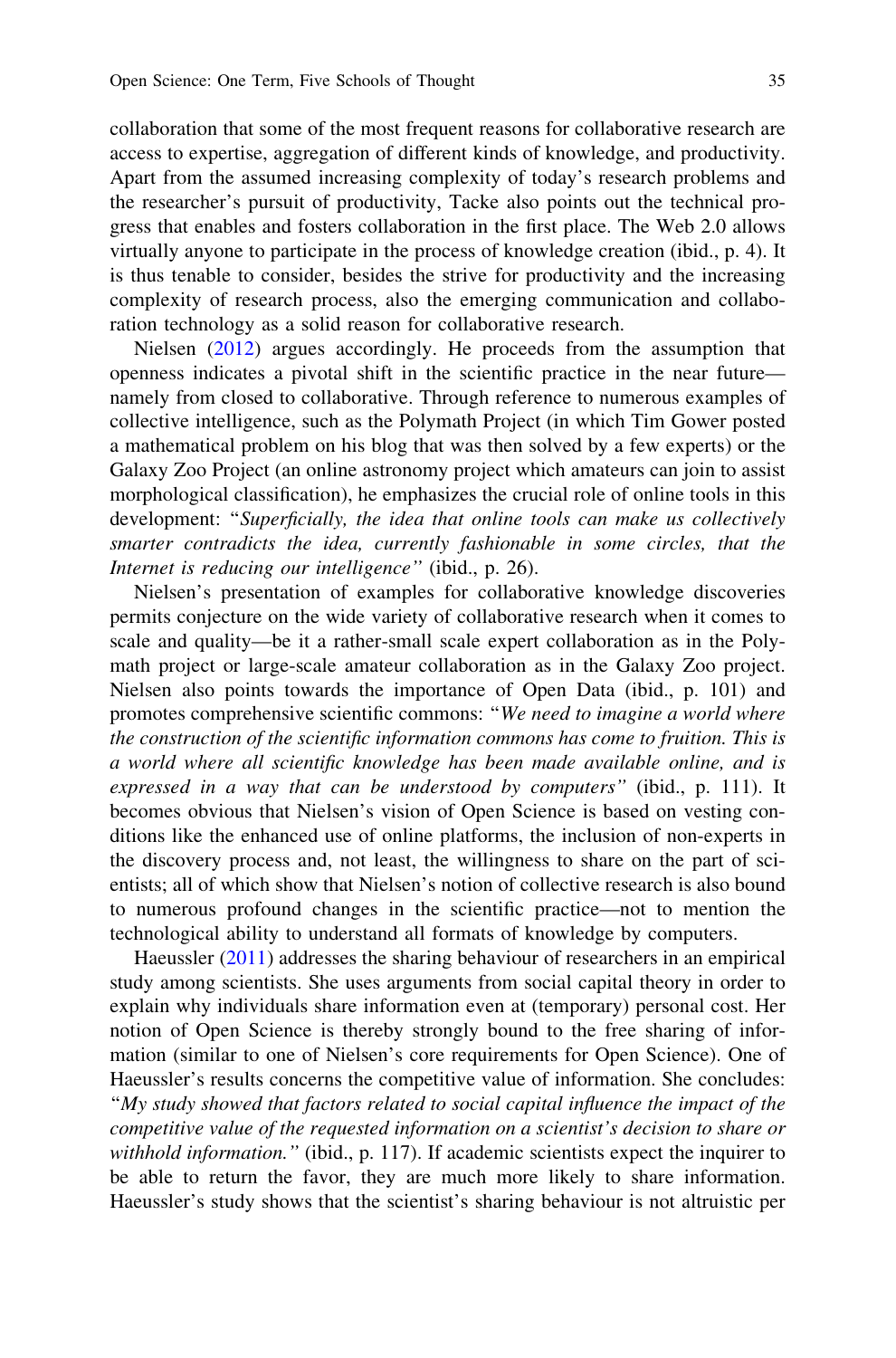se—which is often taken for granted in texts on Open Science. Instead, it is rather built on an, even non-monetary, system of return. The findings raise the question as to how the sharing of information and thus, at least according to Nielsen and Haeussler, a basic requirement for Open Science could be expedited. It implies that a change in scientific practice comes with fundamental changes in the culture of science; in this case the incentives to share information.

Neylon and Wu [\(2009](#page-29-0)), in a general text on the requirements for Open Science, elaborate more on Web 2.0 tools that facilitate and accelerate scientific discovery. According to them, tools ''whether they be social networking sites, electronic laboratory notebooks, or controlled vocabularies, must be built to help scientists do what they are already doing, not what the tool designer feels they should be doing" (ibid., p. 543). The authors thereby regard the implementation of Web 2.0 tools in close relation to the existing scientific practice. Following this, scientific tools can only foster scientific discovery if they tie in with the research practice. The most obvious target, according to the authors, is in this regard "tools that make it easier to capture the research record so that it can be incorporated into and linked from papers'' (ibid., p. 543). Unfortunately, the authors do not further elaborate on how potential tools could be integrated in the researchers' work flows. Nonetheless, they take a new point of view when it comes to the role of Web 2.0 tools and the necessity to integrate these into an existing research practice. In this regard, they differ from what we subsume as the infrastructure school.

The authors mentioned in this chapter reveal visionary perspectives on scientific practice in the age of Web 2.0. Nonetheless, we assume that further research must focus on the structural requirements of Open Science, the potential incentives for scientists to share information, or the potential inclusion of software tools in the existing practice. In other words: The assumed coherence in regard to Open Science still lacks empirical research.

#### Infrastructure School: Architecture Matters Most

The infrastructure school is concerned with the technical infrastructure that enables emerging research practices on the Internet, for the most part software tools and applications, as well as computing networks. In a nutshell, the infrastructure school regards Open Science as a technological challenge (see Table [6\)](#page-20-0). Literature on this matter is therefore often practice-oriented and case-specific; it focuses on the technological requirements that facilitate particular research practices (e.g. the Open Science Grid).

In 2003, Nentwich [\(2003](#page-29-0), p. 1) coined the term cyberscience to describe the trend of applying information and communication technologies to scientific research—a development that has prospered since then. The authors locate cyberscience in a Web 2.0 context, alluding not only to the technical progress that fosters collaboration and interaction among scientists, but also to a cultural change similar to the open source development. Most Open Science practices described in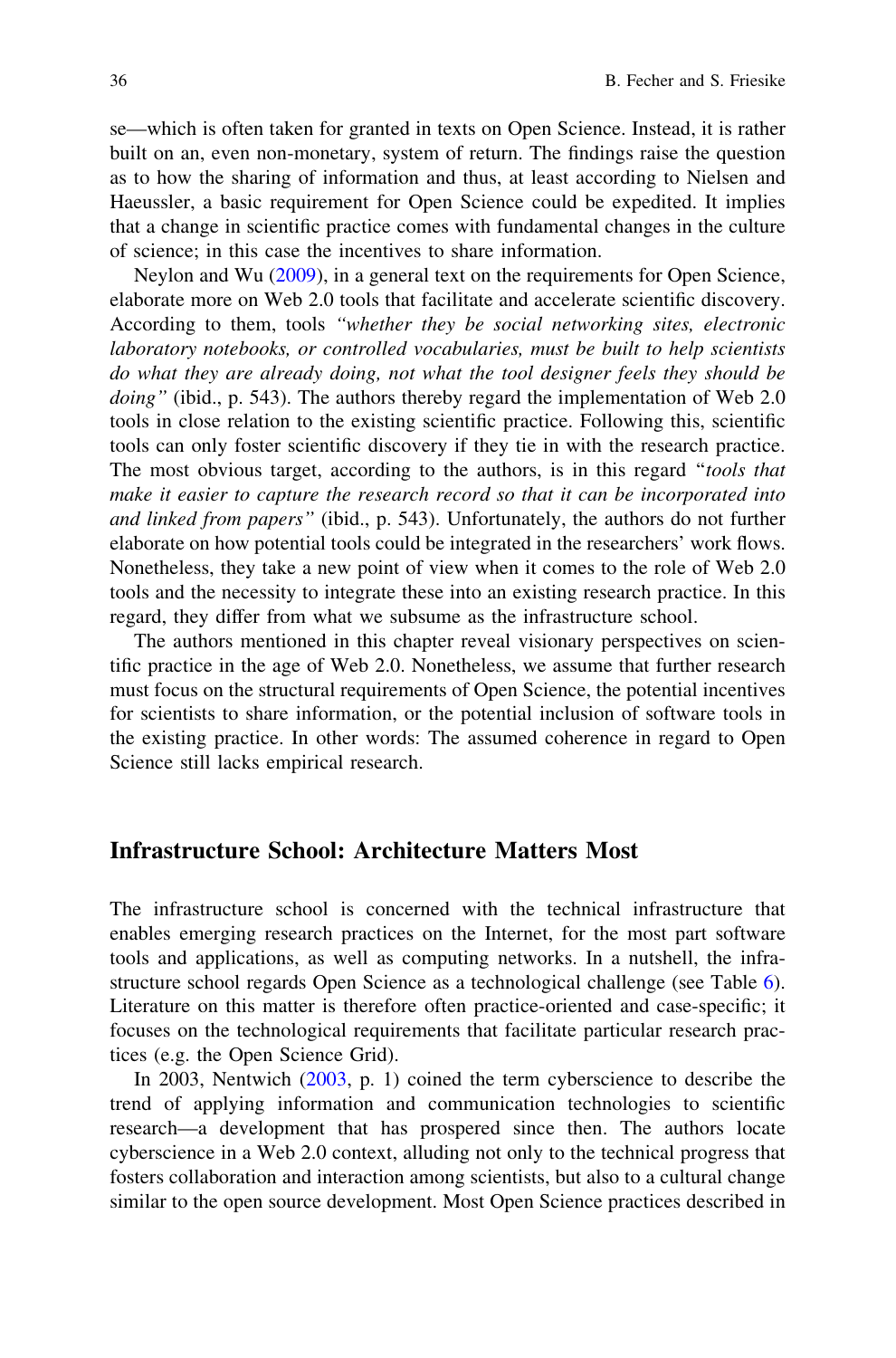<span id="page-20-0"></span>

| hool<br>Table 6 Infrastructure sc   |                                                                                            |                                                                                                                                                                                                                                                                                                                                                                                                                                                                                                                                                                                                                                                                                                         |
|-------------------------------------|--------------------------------------------------------------------------------------------|---------------------------------------------------------------------------------------------------------------------------------------------------------------------------------------------------------------------------------------------------------------------------------------------------------------------------------------------------------------------------------------------------------------------------------------------------------------------------------------------------------------------------------------------------------------------------------------------------------------------------------------------------------------------------------------------------------|
| Author (Year)Type of Publication    | Title                                                                                      | Content                                                                                                                                                                                                                                                                                                                                                                                                                                                                                                                                                                                                                                                                                                 |
| Altunay et al. (2010) Article       | Cyberinfrastructure—the Open Science<br>A Science Driven Production<br>Grid                | computational infrastructure in the United States which supports many<br>different high-throughput scientific applications () to form multi-<br>"This article describes the Open Science Grid, a large distributed<br>domain integrated distributed systems for science." (p. 201)<br>Science grid can be used for high-throughput research projects.                                                                                                                                                                                                                                                                                                                                                   |
|                                     | De Roure et al. (2008) Conference Paper Towards Open Science: the myExperiment<br>approach | 'myExperiment is the first repository of methods which majors on the social<br>workflow collection has been established and is now growing around<br>dimension, and we have demonstrated that an online community and<br>it." (p. 2350)                                                                                                                                                                                                                                                                                                                                                                                                                                                                 |
| Foster (2002) Journal Article       | The grid: A new infrastructure for 21st<br>century science                                 | Internet (), today's science is as much based on computation, data<br>understanding and technique, and powered by the emergence of the<br>Computation is a major challenge for scientific collaboration in future.<br>"Driven by increasingly complex problems and by advances in<br>analysis, and collaboration as on the efforts of individual<br>experimentalists and theorists." $(p. 52)$                                                                                                                                                                                                                                                                                                          |
| De Roure et al. (2003) Book Chapter | The Semantic Grid: A Future e-Science<br>Infrastructure                                    | believe the full potential of Grid computing can only be realised by fully<br>accessing and sharing information from heterogenous sources (), we<br>exploiting the functionality and capabilities provided by knowledge<br>"While there are still many open problems concerned with managing<br>Knowledge layer services are necessary for seamlessly automating a<br>massively distributed computations in an efficient manner and in<br>significant range of actions.<br>layer services." (p. 432)                                                                                                                                                                                                    |
| Hey & Trefethen (2005) Article      | Cyberinfrastructure for e-Science                                                          | collective scientific productivity by making powerful information tools<br>computer scientists to develop high-level intelligent middleware services<br>that genuinely support the needs of scientists and allow them to routinely<br>construct secure VOs and manage the veritable deluge of scientific data<br>available to all, and thus enabling the widespread automation of data<br>"Although there is currently much focus in the Grid community on the<br>lowlevel middleware, there are substantial research challenges for<br>Service-oriented science has the potential to increase individual and<br>that will be generated in the next few years." $(p. 820)$<br>analysis and computation. |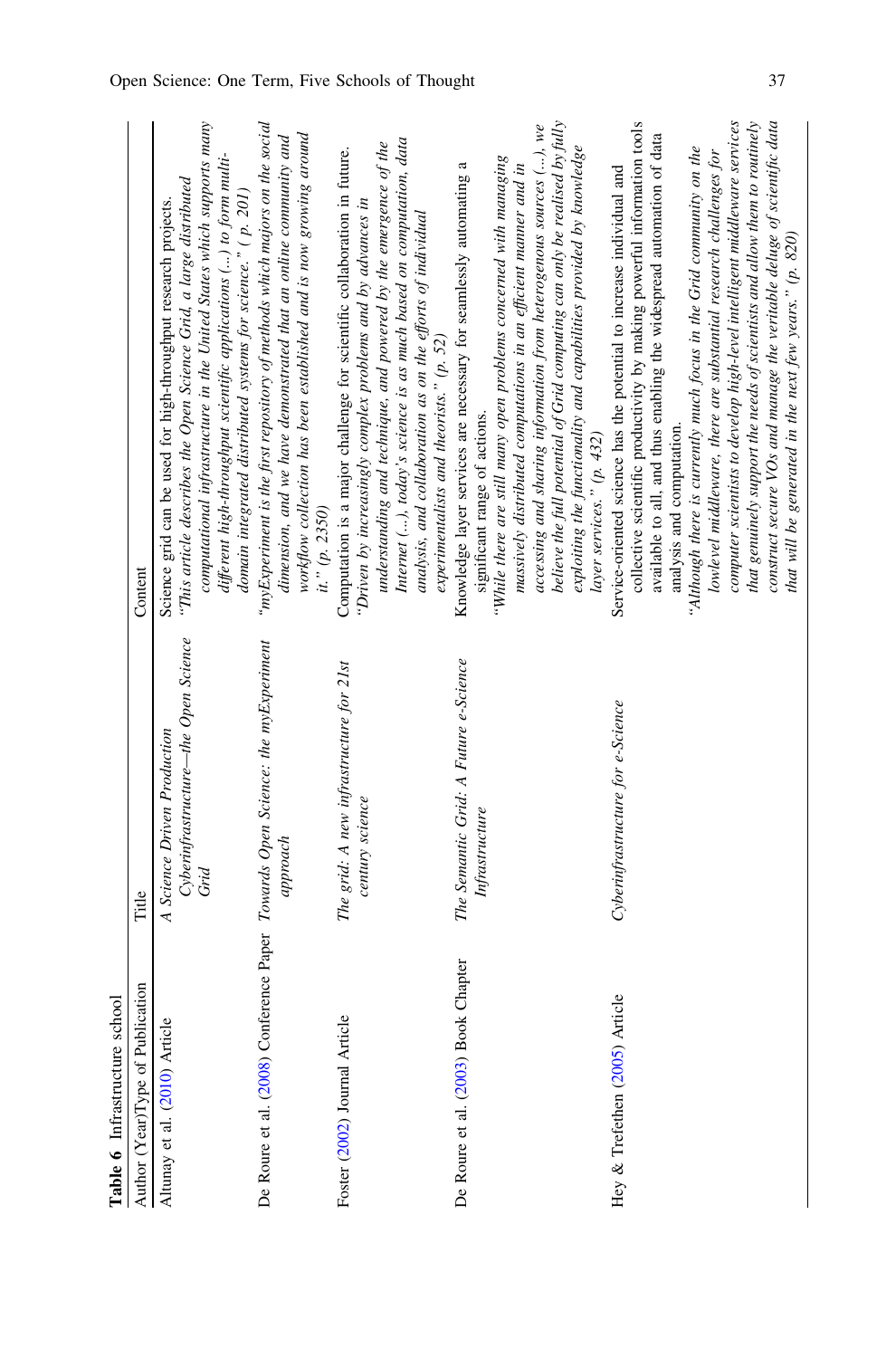the previously discussed schools have to be very much understood as a part of an interplay between individuals and the tools at hand. The technical infrastructure is in this regard a cyclic element for almost all identified schools in this chapter; imagine Open Data without online data repositories or collaborative writing without web-based real-time editors. In one way or another it is the new technological possibilities that change established scientific practices or even constitute new ones, as in the case of altmetrics or scientific blogging.

Still, we decided to include the infrastructure school as a separate and superordinate school of thought due to discernible infrastructure trends in the context of Open Science; trends that in our eyes enable research on a different scale. We will therefore not list the multitude of Open Science projects and their technological infrastructure but instead dwell on two infrastructure trends and selected examples. It has to be said that these trends are not mutually exclusive but often interwoven. The trends are:

- Distributed computing: Using the computing power of many users for research
- Social and collaboration networks for scientists: Enabling researcher interaction and collaboration

### Distributed Computing

A striking example for distributed computing in science is the Open Science Grid, ''a large distributed computational infrastructure in the United States, which supports many different high-throughput scientific applications (…) to form multi-domain integrated distributed systems for science." (Altunay et al. [2010,](#page-28-0) p. 201). Put simply, the Open Science Grid enables large-scale, data-intensive research projects by connecting multiple computers to a high-performance computer network. Autonomous computers are interconnected in order to achieve highthroughput research goals. The Open Science Grid provides a collaborative research environment for communities of scientists and researchers to work together on distributed computing problems (ibid., p. 202).

It is thus not completely accurate to confine the Open Science Grid to its computational power alone as it also provides access to storage resources, offers a software stack, and uses common operational services. Nonetheless, its core strength resides in the computational power of many single computers, allowing scientists to realize data-intensive research projects, high throughput processing and shared storage. Typical projects that use the Open Science Grid are therefore CPU-intensive, comprise a large number of independent jobs, demand a significant amount of database-access, and/or implicate large input and output data from remote servers.

Foster encapsulates the increasing importance of grids as an essential computing infrastructure: ''Driven by increasingly complex problems and by advances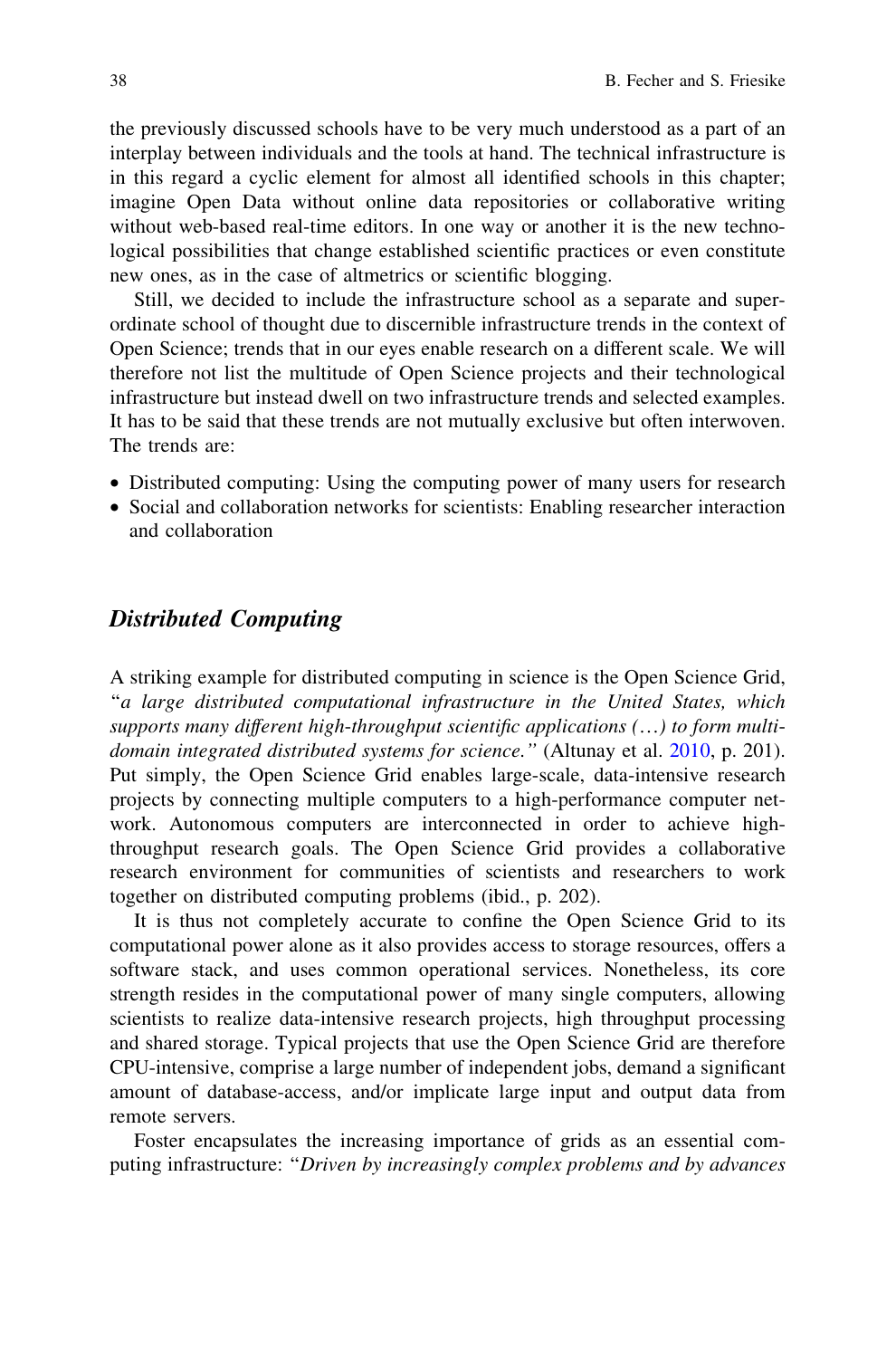in understanding and technique, and powered by the emergence of the Internet (…), today's science is as much based on computation, data analysis, and collaboration as on the efforts of individual experimentalists and theorists.'' (2003, p. 52). Foster (ibid.) further emphasizes the potential to enable large-scale sharing of resources within distributed, often loosely coordinated and virtual groups—an idea that according to the author is not all new. He refers to a case from 1968, when designers of the Multics operating system envisioned a computer facility operating as a utility (ibid., p. 52). What is new though, according to Foster, is the performance of such network utilities in the light of technological progress (ibid., p. 53).

Distributed computing allows scientists to realize research almost independently from the individual computing resources. It is thereby an opportunity to untie a researcher from locally available resources by providing a highly efficient computer network. Considering the importance of big data, scientific computing will be an essential research infrastructure in the near future. One could say that the objective of scientific computing is the increase of performance by interconnecting many autonomous and dispersed computers.

#### Social and Collaboration Networks

A second, more researcher-centric, infrastructure trend focuses on platforms that foster interaction between locally dispersed individuals and allow collaboration by implementing Web 2.0 tools. Drawing on the example of myExperiment, De Roure et al. [\(2008](#page-28-0)) propose four key capabilities of what they consider a Social Virtual Research Environment (SVRE):

- According to the authors, a SVRE should *firstly* facilitate the management and sharing of research objects. These can be any digital commodities that are used and reused by researchers (e.g. methods and data).
- Secondly, it should have incentives for researchers to make their research objects available.
- *Thirdly*, the environment should be open and extensible—meaning that software, tools and services can be easily integrated.
- Fourthly, it should provide a platform to action research. Actioning research is, in the authors' understanding, what makes a platform an actual research environment. Research objects are in this regard not just stored and exchanged but they are used in the conduct of research (De Roure et al. [2008,](#page-28-0) p. 182).

This depiction of a SVRE does of course not exclude mass computation (the third capability in fact endorses the integration of additional services)—it does, however, clearly focus on the interaction and collaboration between researchers. Furthermore, it becomes apparent that the authors' notion of 'virtual social research' involves a multitude of additional tools and services enabling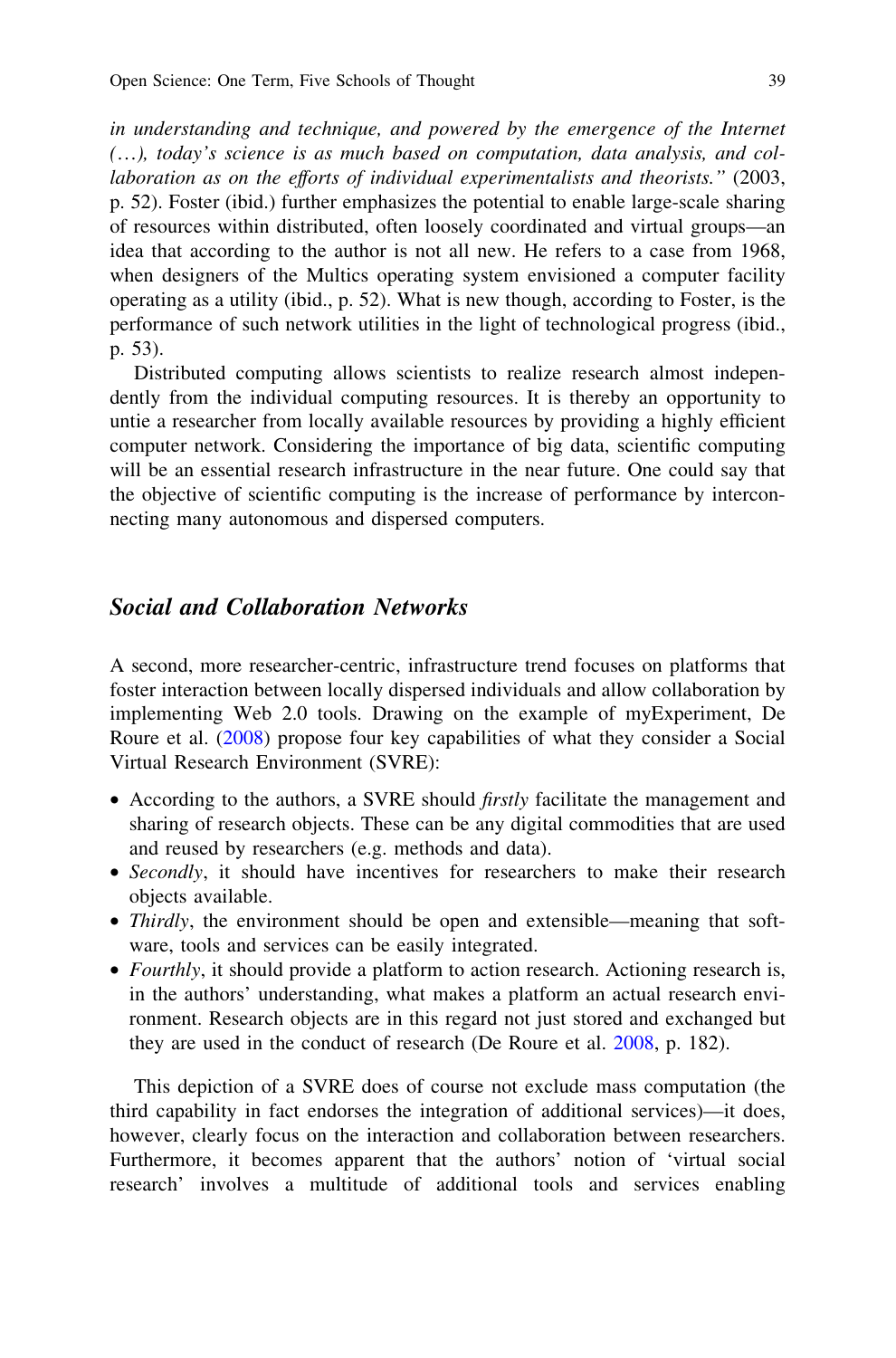collaborative research. It implies (directly or indirectly) the existence of integrated large-scale data repositories that allow researchers to make their data publicly available in the first place.

Nentwich and König ([2012,](#page-29-0) p. 42), who are also featured in this book, point towards other social networks for scientists, such as ResearchGate, Mendeley, Nature Networks, Vivo, or Academia.edu. The authors state that present academic social networks are principally functional for scientists and do not (yet) feature a convergence towards one provider. They further point towards the use of multipurpose social networks (such as Facebook, LinkedIN, or Xing) among scientists. These are used for thematic expert groups (not only scientists), self-marketing, or job exchange. In the chapter ''[Academia Goes Facebook?: The Potential of Social](http://dx.doi.org/10.1007/978-3-319-00026-8_7) [Network Sites in the Scholarly Realm](http://dx.doi.org/10.1007/978-3-319-00026-8_7)'', the authors elaborate more on the role of social networks for scientists—including tools for scientific collaboration such as collaborative writing environments.

### Measurement School: Finding Alternative Measurements for Scientific Output

The measurement school is concerned with alternative standards to ascertain scientific impact. Inarguably, the impact factor, which measures the average number of citations to an article in a journal, has a decisive influence on a researcher's reputation and thereby his or her funding and career opportunities. It is therefore hardly surprising that a discourse about Open Science and how science will be done in the future is accompanied by the crucial question as to how scientific impact can be measured in the digital age.

Advocates of the Open Science measurement school express the following concerns about the current impact factor:

- The peer review is time-consuming. (McVeigh [2004](#page-29-0); Priem and Costello [2010](#page-29-0))
- The impact is linked to a journal rather than directly to an article. (McVeigh [2004](#page-29-0))
- New publishing formats (e.g. online Open Access journals, blogs) are seldom in a journal format to which an impact factor can be assigned to (Weller and Puschmann [2011;](#page-30-0) Priem et al. [2012;](#page-29-0) Yeong and Abdullah [2012](#page-30-0))

Accordingly, this school argues the case for an alternative and faster impact measurement that includes other forms of publication and the social web coverage of a scientific contribution. The general credo is: As the scholarly workflow is migrates increasingly to the web, formerly hidden uses like reading, bookmarking, sharing, discussing, and rating are leaving traces online and offer a new basis by which to measure scientific impact. The umbrella term for these new impact measurements is altmetrics (See Table [7\)](#page-24-0).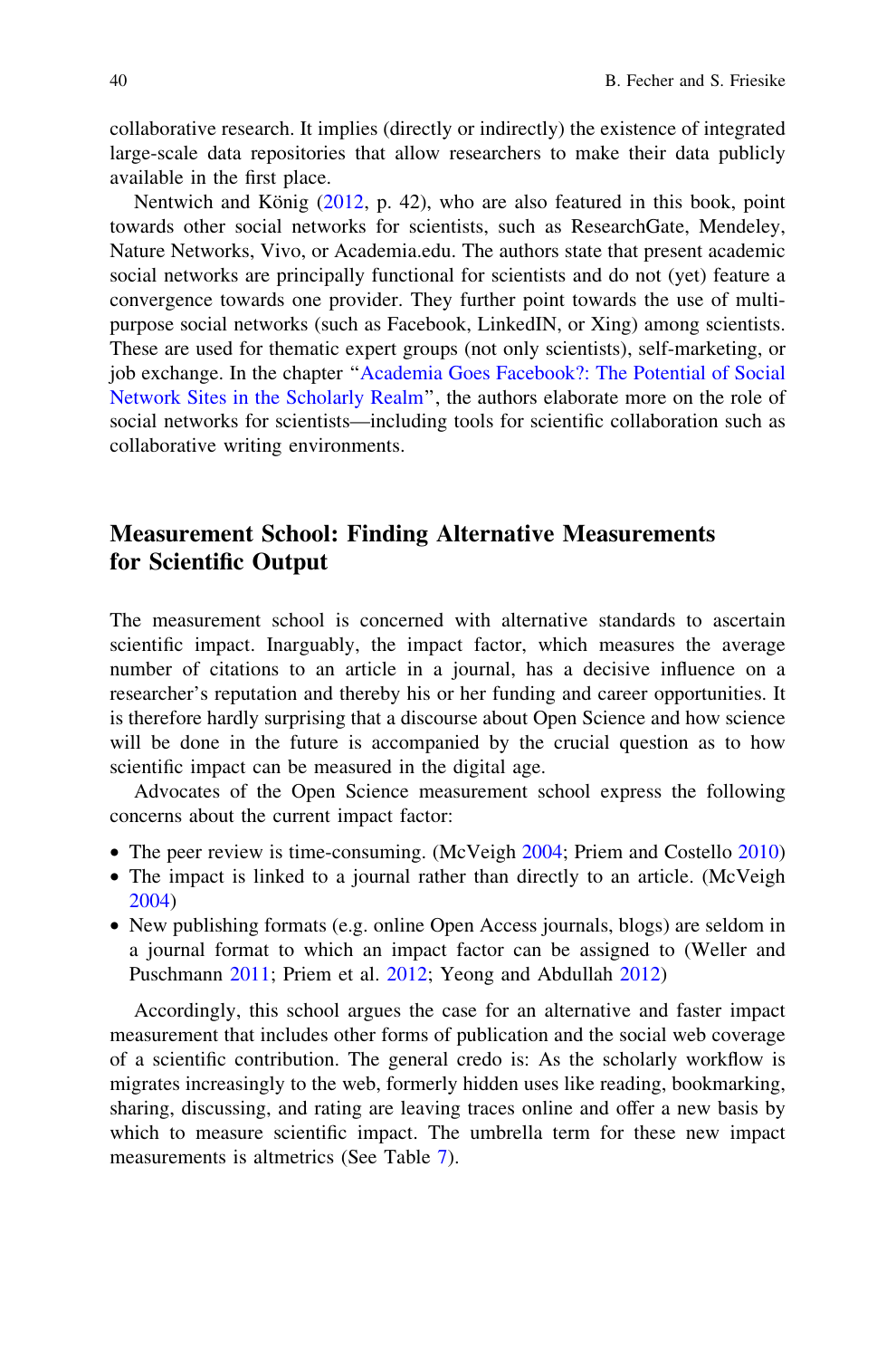<span id="page-24-0"></span>

| Table 7 Measurement school                                                     |                                                                                         |                                                                                                                                                                                                                                                                                                                                                                                                 |
|--------------------------------------------------------------------------------|-----------------------------------------------------------------------------------------|-------------------------------------------------------------------------------------------------------------------------------------------------------------------------------------------------------------------------------------------------------------------------------------------------------------------------------------------------------------------------------------------------|
| Author (Year)                                                                  | Title                                                                                   | Content                                                                                                                                                                                                                                                                                                                                                                                         |
| Priem & Light Costello (2010) Proceedings How and why scholars cite on twitter |                                                                                         | "Twitter citations are much faster than traditional citations, with<br>publication. Finally, while Twitter citations are different from<br>Tweets can be used as an alternative basis to measure scientific<br>traditional citations, our participants suggest that they still<br>40% occurring within one week of the cited resource's<br>represent and transmit scholarly impact."<br>impact. |
| 1) Poster<br>Weller & Puschmann (201                                           | Citations/References be Identified and<br>Measured?                                     | Twitter for Scientific Communication: How Can Scientific tweets can be identified in numerous ways.                                                                                                                                                                                                                                                                                             |
| Priem et al. (2012) Proceedings                                                | Uncovering impacts: CitedIn and total-impact,<br>two new tools for gathering altmetrics | "CitedIn and total-impact are two tools in early development that aim<br>to gather altmetrics. A test of these tools using a real-life dataset<br>CitedIn and total-impact are tools that can measure scientific impact.<br>shows that they work, and that there is a meaningful amount of<br>altmetrics data available."                                                                       |
| McVeigh (2012) News paper article                                              | research impact assessment                                                              | Twitter, peer review and altmetrics: the future of "So why is a revolution needed? Because long before the tools even<br>existed to do anything about it, many in the research community<br>have bemoaned the stranglehold the impact factor of a research<br>paper has held over research funding, careers and reputations."                                                                   |
| Priem & Hemminger (2012) Journal article Decoupling the scholarly journal      |                                                                                         | change any one aspect of the system, choking out innovation."<br>"This tight coupling [of the journal system] makes it difficult to                                                                                                                                                                                                                                                             |
| Position paper<br>Yeong & Abdullah (2012)                                      | Altmetrics: the right step forward                                                      | are focused on the creation and study of new metrics based on the<br>"Altmetrics rely on a wider set of measures [than webometrics] ()<br>Altmetrics are an alternative metric for analysing and informing<br>social web for analysing and informing scholarship."<br>scholarship about impact.                                                                                                 |
|                                                                                |                                                                                         | (continued)                                                                                                                                                                                                                                                                                                                                                                                     |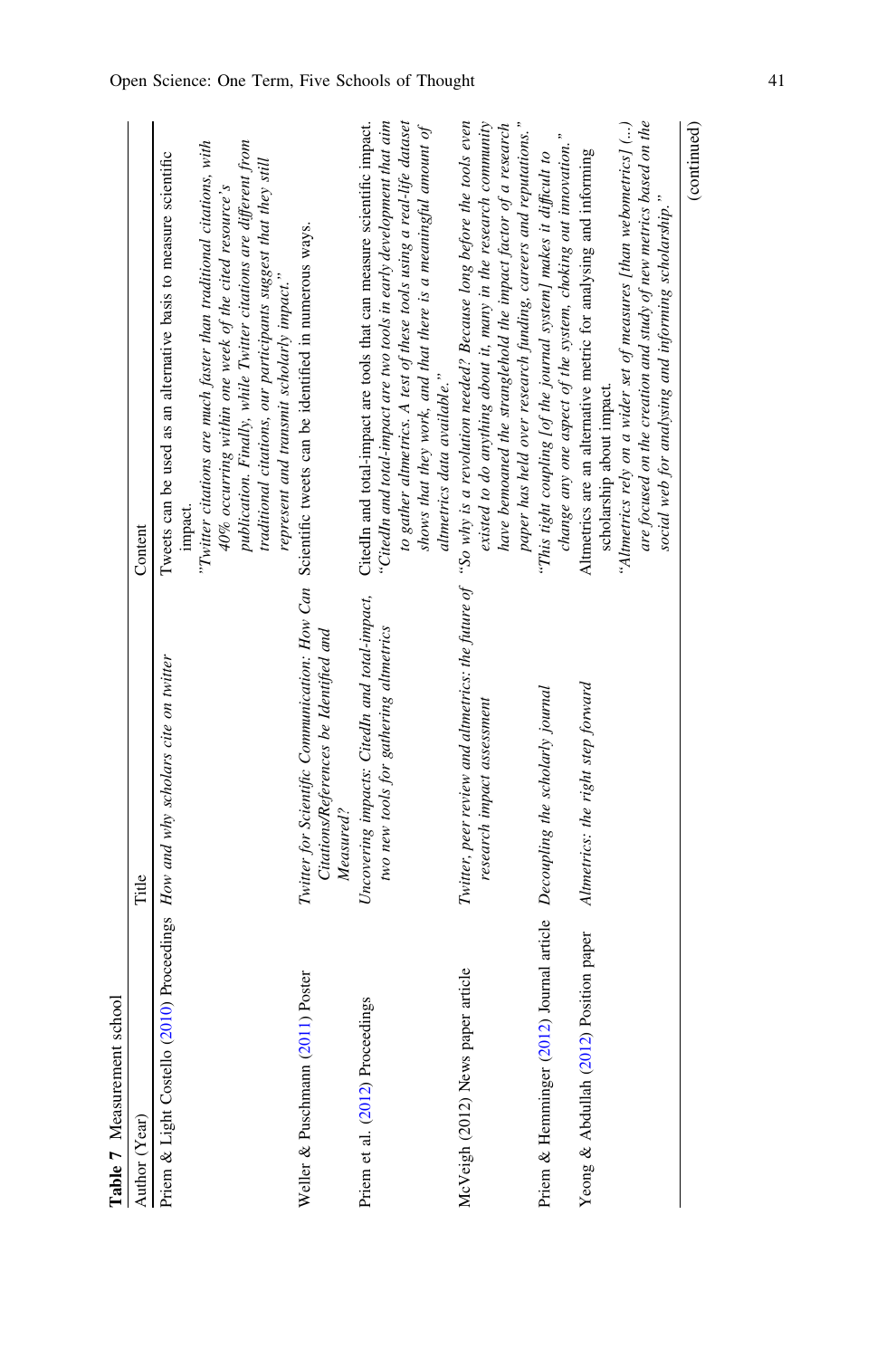| Table 7 (continued)                                 |                             |                                                                                                                                                                                                                                                                                                                                                                                                                                                                                                                                                                                                                                                             |
|-----------------------------------------------------|-----------------------------|-------------------------------------------------------------------------------------------------------------------------------------------------------------------------------------------------------------------------------------------------------------------------------------------------------------------------------------------------------------------------------------------------------------------------------------------------------------------------------------------------------------------------------------------------------------------------------------------------------------------------------------------------------------|
| uthor (Year)                                        | Title                       | Content                                                                                                                                                                                                                                                                                                                                                                                                                                                                                                                                                                                                                                                     |
| (2001)<br>ijörneborn & Ingwerson<br>Journal article | Perspectives of webometrics | "As stated above, the feasibility of using bibliometric methods on the<br>Web is highly affected by the distributed, diverse and dynamical<br>nature of the Web and by the deficiencies of search engines. That<br>based on secondary data from search engines cannot be carried<br>The lack of metadata attached to web documents and links and the<br>is the reason that so far the Web Impact Factor investigations<br>options, and thus knowledge discovery options, whereas field<br>lack of search engines exploiting metadata affects filtering<br>codes in traditional databases support KDD (Knowledge<br>Discovery in Databases)<br>out." (p. 78) |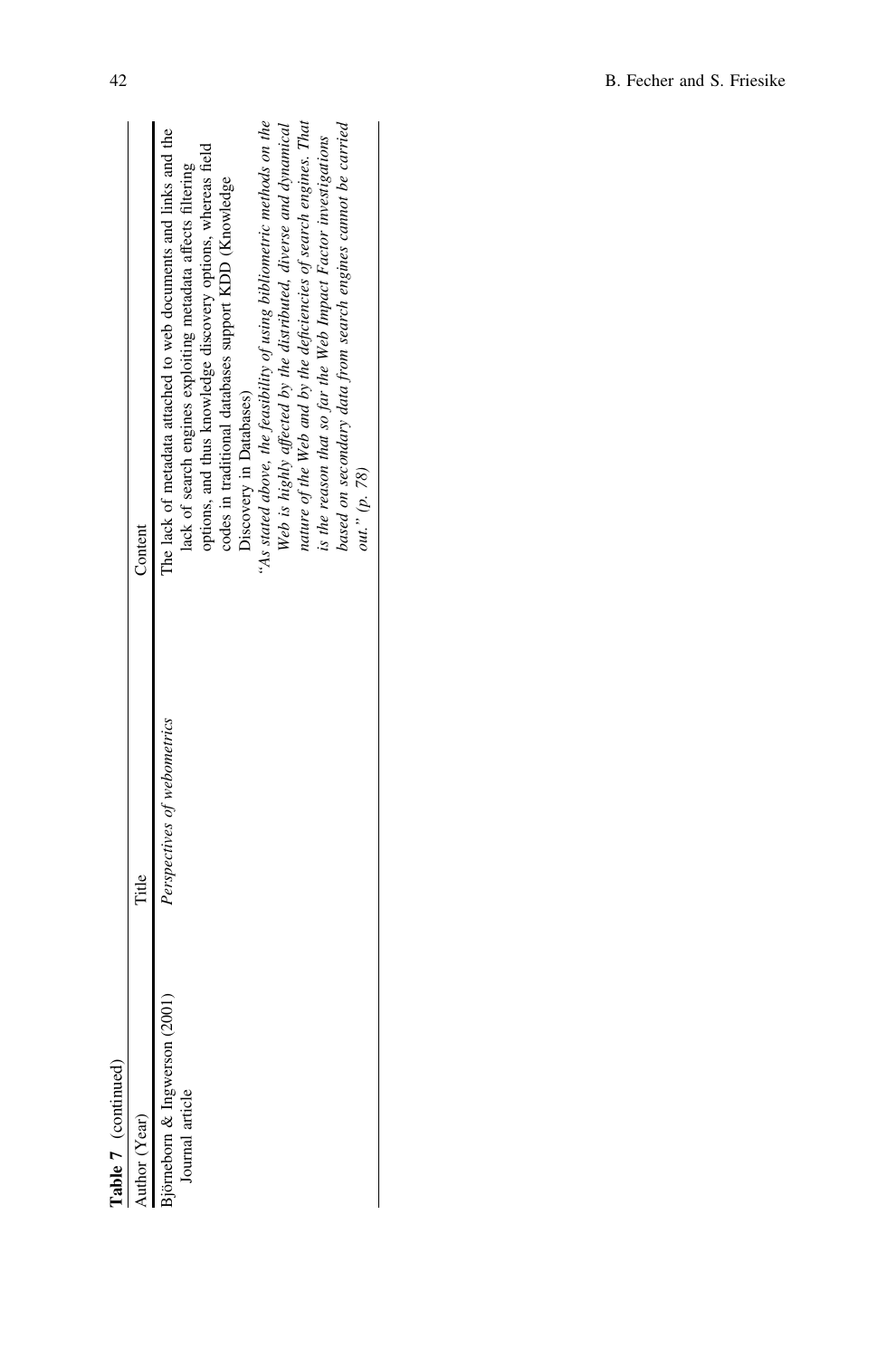Yeong and Abdullah ([2012\)](#page-30-0) state that altmetrics differ from webometrics which are, as the authors argue, relatively slow, unstructured, and closed. Altmetrics instead rely upon a wider set of measures that includes tweets, blogs, discussions, and bookmarks (e.g. mendeley.com). Altmetrics measure different forms of significance and usage patterns by looking not just at the end publication, but also the process of research and collaboration (ibid., p. 2). Unfortunately, the authors do not further outline how a scientific process instead of a product could be evaluated. A possibility could be to measure the impact of emerging formats of research documentation in the social web (e.g. scientific blogs) or datasets (e.g. Open Data).

As a possible basis for altmetrics, Priem et al. [\(2011](#page-29-0), p. 1) mention web pages, blogs, and downloads, but also social media like Twitter, or social reference managers like CiteULike, Mendeley, and Zotero. As a result of a case study with 214 articles, they present the two open-source online tools, CitedIn and Total Impact, as potential alternatives to measure scientific impact as they are based on a meaningful amount of data from more diverse academic publications. At the same time, they emphasize that there is still a need for research regarding the comparability of altmetrics, which is difficult due to the high dimensionality of altmetrics data.

While many authors already recognize the need for new metrics in the digital age and a more structured and rapid alternative to webometrics (Yeong and Abdullah [2012\)](#page-30-0), research on this matter is still in its infancy. There is scarcely any research on the comparability of altmetrics and virtually no research on their potential manipulations and network effects. Furthermore, altmetrics are not yet broadly applied in the scientific community, raising the question as to what hinders their broad implementation. A possible reason is the tight coupling of the existing journal system and its essential functions of archiving, registration, dissemination, and certification of scholarly knowledge (Priem and Hemminger [2012\)](#page-29-0). All the more, it appears that future research should also focus on the overall process of science, its transformative powers, and, likewise, constraints.

#### **Discussion**

This chapter showed that ''Open Science'' is an umbrella term that encompasses almost any dispute about the future of knowledge creation and dissemination, a term that evokes quite different understandings depending on the viewpoint of its respective advocates and leads to many quarrels under the same flag—yet with varying inducements and targets. Even though the chapter implies a certain lack of conceptual clarity in the term Open Science, we do not promote a precisely defined concept. On the contrary, we assume that doing so could prevent fertile discussions from the very beginning. We therefore aimed at offering an overview of the leading discourses by suggesting five (more or less) distinct schools of thought,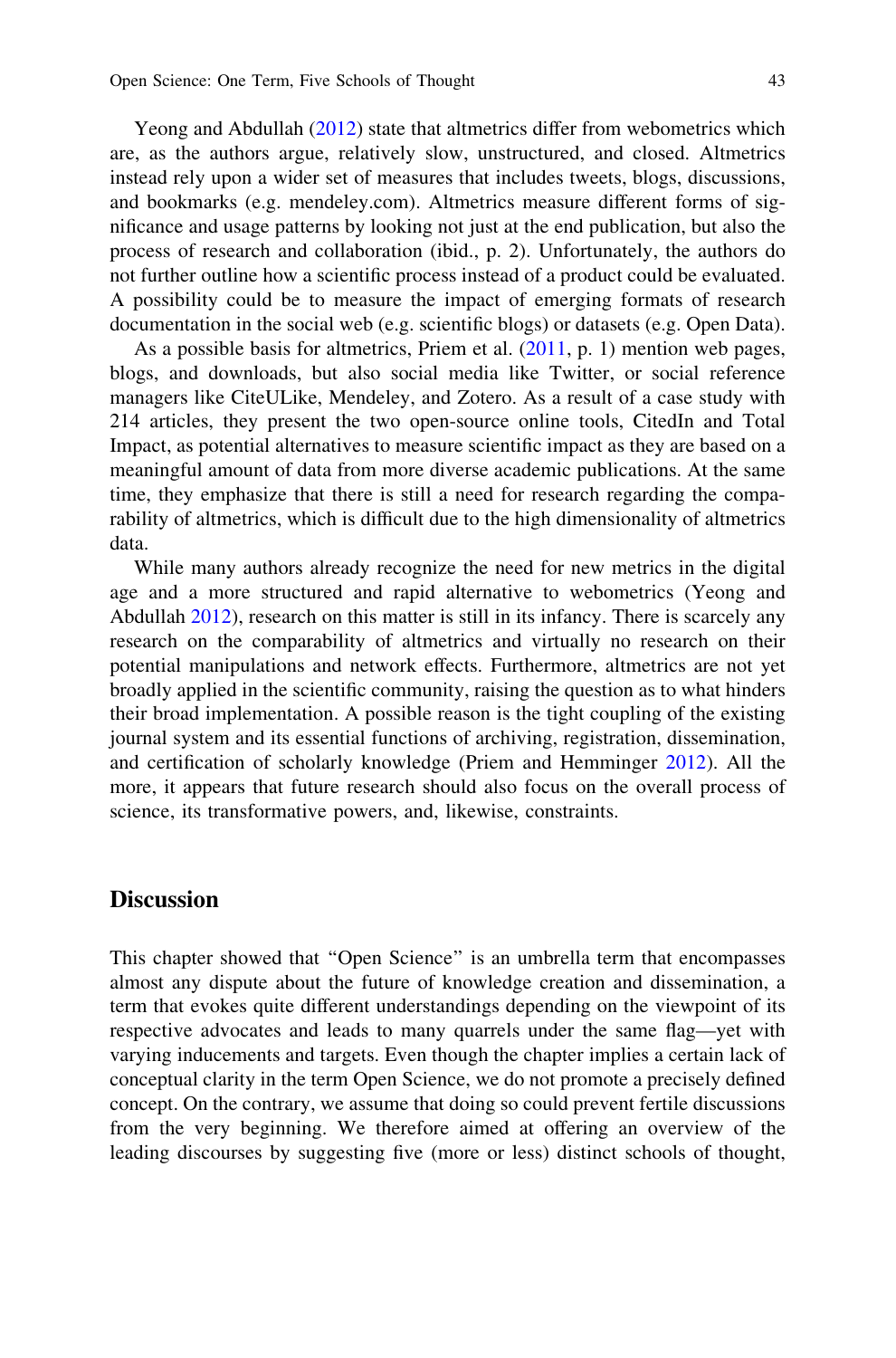and their core aims and argumentations. We suggest that this classification can be a starting point for structuring the overall discourse and locating its common catchphrases and argumentations. In this respect the mindmap graphic below attempts to arrange the most common keywords in the Open Science discourse according to the aforegoing described schools.

Although Open Science covers in the broadest sense anything about the future of knowledge creation and dissemination, not necessarily all developments described in this chapter are novel. In fact, many demands and argumentations existed long before the dawn of the Internet and the digital age. Some would even argue that science is per definition open, since the aim of research is, after all, to publish its results, and as such to make knowledge public. Nonetheless, science certainly has experienced a new dynamic in the light of modern communication technology. Collaborative forms of research, the increasing number of co-authored scientific articles, new publication formats in the social web, the wide range of online research tools, and the emergence of Open Access journals all bear witness to what is entitled in this book 'the dawn of a new era'.

Science is doubtlessly faced with enormous challenges in the coming years. New approaches to knowledge creation and dissemination go hand in hand with profound systemic changes (e.g. when it comes to scientific impact), changes in the daily practice of researchers (e.g. when it comes to new tools and methods), changes in the publishing industry (e.g. when it comes to coping with alternative publication formats), and many more. In this regard, this chapter should not only provide insight into the wide range of developments in the different Open Science schools, but also point towards the complexity of the change, the intertwinedness of the developments, and thus the necessity for holistic approaches in research on the future of research. For example: How could one argue for extensive practicing of Open Data if there is no remuneration for those who do it? How could one expect a researcher to work collaboratively online if platforms are too complicated to use? Why should a researcher invest time and effort in writing a blog if it has no impact on his or her reputation?

The entirety of the outlined developments in this chapter marks a profound change of the scientific environment. Yet even if the most prominent accompaniments of this change (be it Open Access, Open Data, citizen science, or collaborative research) are possibly overdue for a knowledge industry in the digital age and welcomed by most people who work in it, they still depend upon comprehensive implementation. They depend upon elaborate research policies, convenient research tools, and, not least, the participation of the researchers themselves. In many instances Open Science appears to be somewhat like the proverbial electric car—an indeed sensible but expenseful thing which would do better to be parked in the neighbor's garage; an idea everybody agrees upon but urges others to take the first step for.

Open Access This chapter is distributed under the terms of the Creative Commons Attribution Noncommercial License, which permits any noncommercial use, distribution, and reproduction in any medium, provided the original author(s) and source are credited.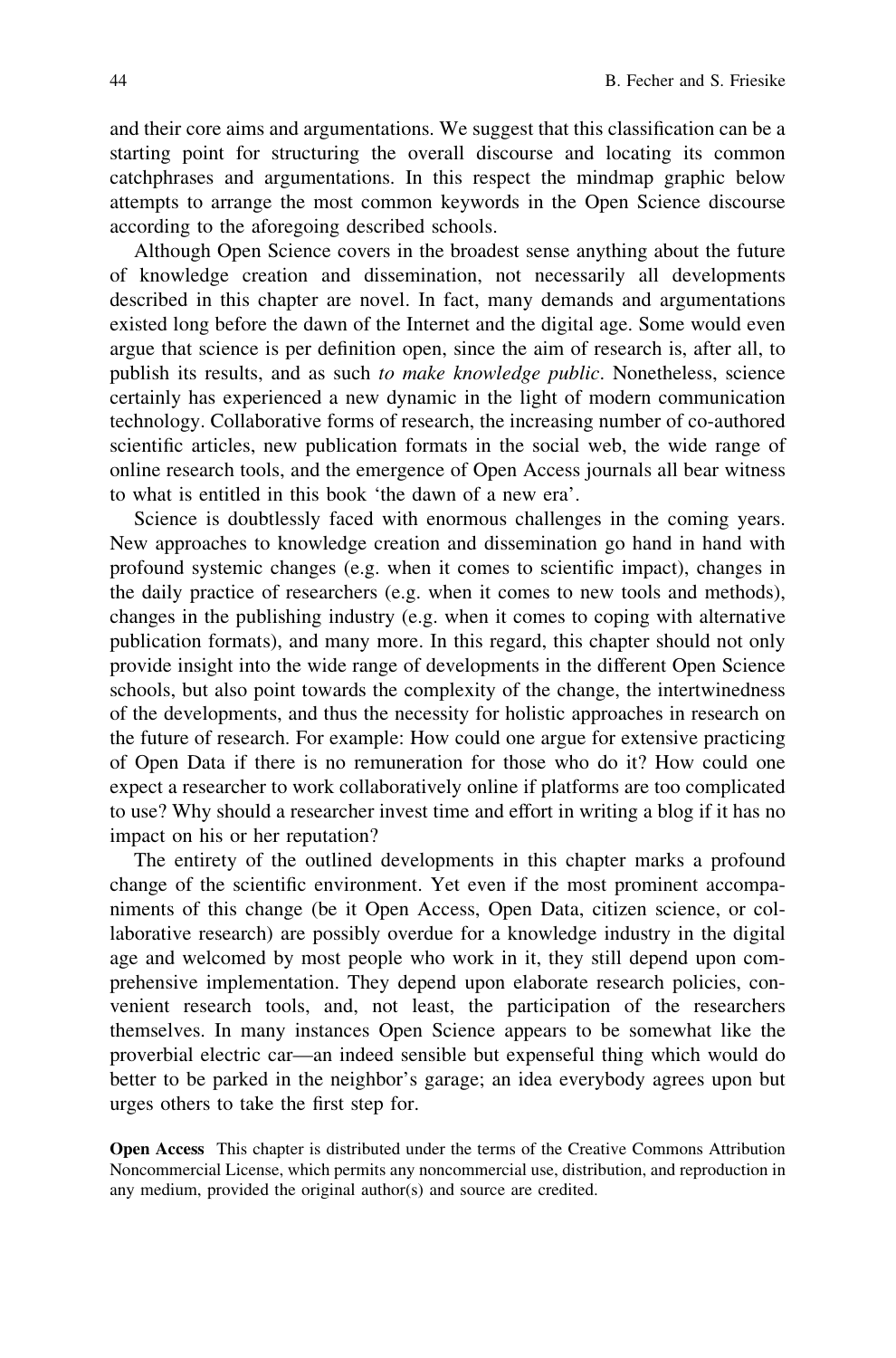#### <span id="page-28-0"></span>References

- Altunay, M., et al. (2010). A science driven production Cyberinfrastructure—the Open Science grid. Journal of Grid Computing, 9(2), 201–218. doi[:10.1007/s10723-010-9176-6.](http://dx.doi.org/10.1007/s10723-010-9176-6)
- Antelmann, K. (2004). Do Open-Access articles have a greater research impact? College & Research Libraries, 65(5), 372–382.
- Arazy, O., Morgan, W., & Patterson, R. (2006). Wisdom of the Crowds: Decentralized Knowledge Construction in Wikipedia. SSRN Electronic Journal. doi[:10.2139/ssrn.1025624](http://dx.doi.org/10.2139/ssrn.1025624).
- Auer, S., et al. (2007). DBpedia: a nucleus for a web of open data. In K. Aberer et al., (Eds.), The Semantic Web (pp. 722–735). Berlin, Heidelberg: Springer Berlin Heidelberg. Available at: [http://www.springerlink.com/index/10.1007/978-3-540-76298-0\\_52.](http://www.springerlink.com/index/10.1007/978-3-540-76298-0_52)
- Boulton, G., et al. (2011). Science as a public enterprise: the case for open data. The Lancet, 377(9778), 1633–1635. doi[:10.1016/S0140-6736\(11\)60647-8.](http://dx.doi.org/10.1016/S0140-6736(11)60647-8)
- Bozeman, B., & Corley, E. (2004). Scientists' collaboration strategies: implications for scientific and technical human capital. Research Policy, 33(4), 599–616. doi[:10.1016/j.respol.](http://dx.doi.org/10.1016/j.respol.2004.01.008) [2004.01.008](http://dx.doi.org/10.1016/j.respol.2004.01.008).
- Campbell, E. G., et al. (2002). Data Withholding in Academic Genetics: evidence from a national survey. JAMA, 287(4), 473. doi:[10.1001/jama.287.4.473](http://dx.doi.org/10.1001/jama.287.4.473).
- Carroll, M. W. (2011). Why full Open Access matters. PLoS Biology, 9(11), p.e1001210. doi:[10.1371/journal.pbio.1001210.](http://dx.doi.org/10.1371/journal.pbio.1001210)
- Catlin-Groves, C. L. (2012). The citizen science landscape: from volunteers to citizen sensors and beyond. International Journal of Zoology, 2012, 1-14. doi:[10.1155/2012/349630](http://dx.doi.org/10.1155/2012/349630).
- Cribb, J., & Sari, T. (2010). Open Science: sharing knowledge in the global century. Collingwood: CSIRO Publishing.
- De Roure, D., et al. (2008). myExperiment: defining the social virtual research environment. In IEEE (pp. 182–189). Available at: [http://ieeexplore.ieee.org/lpdocs/epic03/wrapper.](http://ieeexplore.ieee.org/lpdocs/epic03/wrapper.htm?arnumber=4736756) [htm?arnumber=4736756.](http://ieeexplore.ieee.org/lpdocs/epic03/wrapper.htm?arnumber=4736756)
- De Roure, D., & Goble, C. (2009). Software design for empowering scientists. IEEE Software, 26(1), 88–95. doi[:10.1109/MS.2009.22](http://dx.doi.org/10.1109/MS.2009.22).
- De Roure, D., Jennings, N.R., Shadbolt, N. R. (2003). The semantic grid: a future e-science infrastructure. In F. Berman, G. Fox, & T. Hey (Eds.), Wiley Series in communications networking & Distributed Systems (pp. 437–470). Chichester: John Wiley & Sons, Ltd.
- Ebner, M., & Maurer, H. (2009). Can Weblogs and Microblogs change traditional scientific writing? Future Internet, 1(1), 47-58. doi[:10.3390/fi1010047](http://dx.doi.org/10.3390/fi1010047).
- Foster, I. (2002). The grid: a new infrastructure for 21st century science. Physics Today, 55(2), 42. doi[:10.1063/1.1461327](http://dx.doi.org/10.1063/1.1461327).
- Gowers, T., & Nielsen, M. (2009). Massively collaborative mathematics. Nature, 461(7266), 879–881. doi:[10.1038/461879a.](http://dx.doi.org/10.1038/461879a)
- Grand, A., et al. (2012). Open Science: a new "Trust Technology"? Science Communication, 34(5), 679–689. doi:[10.1177/1075547012443021.](http://dx.doi.org/10.1177/1075547012443021)
- Haeussler, C. (2011). Information-sharing in academia and the industry: A comparative study. Research Policy, 40(1), 105–122. doi:[10.1016/j.respol.2010.08.007.](http://dx.doi.org/10.1016/j.respol.2010.08.007)
- Hand, E. (2010). Citizen science: people power. Nature, 466(7307), 685–687. doi:[10.1038/](http://dx.doi.org/10.1038/466685a) [466685a.](http://dx.doi.org/10.1038/466685a)
- Harnad, S., et al. (2004). The access/impact problem and the green and gold roads to Open Access. Serials Review, 30(4), 310–314. doi:[10.1016/j.serrev.2004.09.013](http://dx.doi.org/10.1016/j.serrev.2004.09.013).
- Hey, T. (2005). Cyberinfrastructure for e-Science. Science, 308(5723), 817–821. doi:[10.1126/](http://dx.doi.org/10.1126/science.1110410) [science.1110410.](http://dx.doi.org/10.1126/science.1110410)
- Hunter, L., & Leahey, E. (2008). Collaborative research in sociology: trends and contributing factors. The American Sociologist, 39(4), 290-306.
- Irwin, A. (1995). Citizen science: a study of people, expertise, and sustainable development, London. New York: Routledge.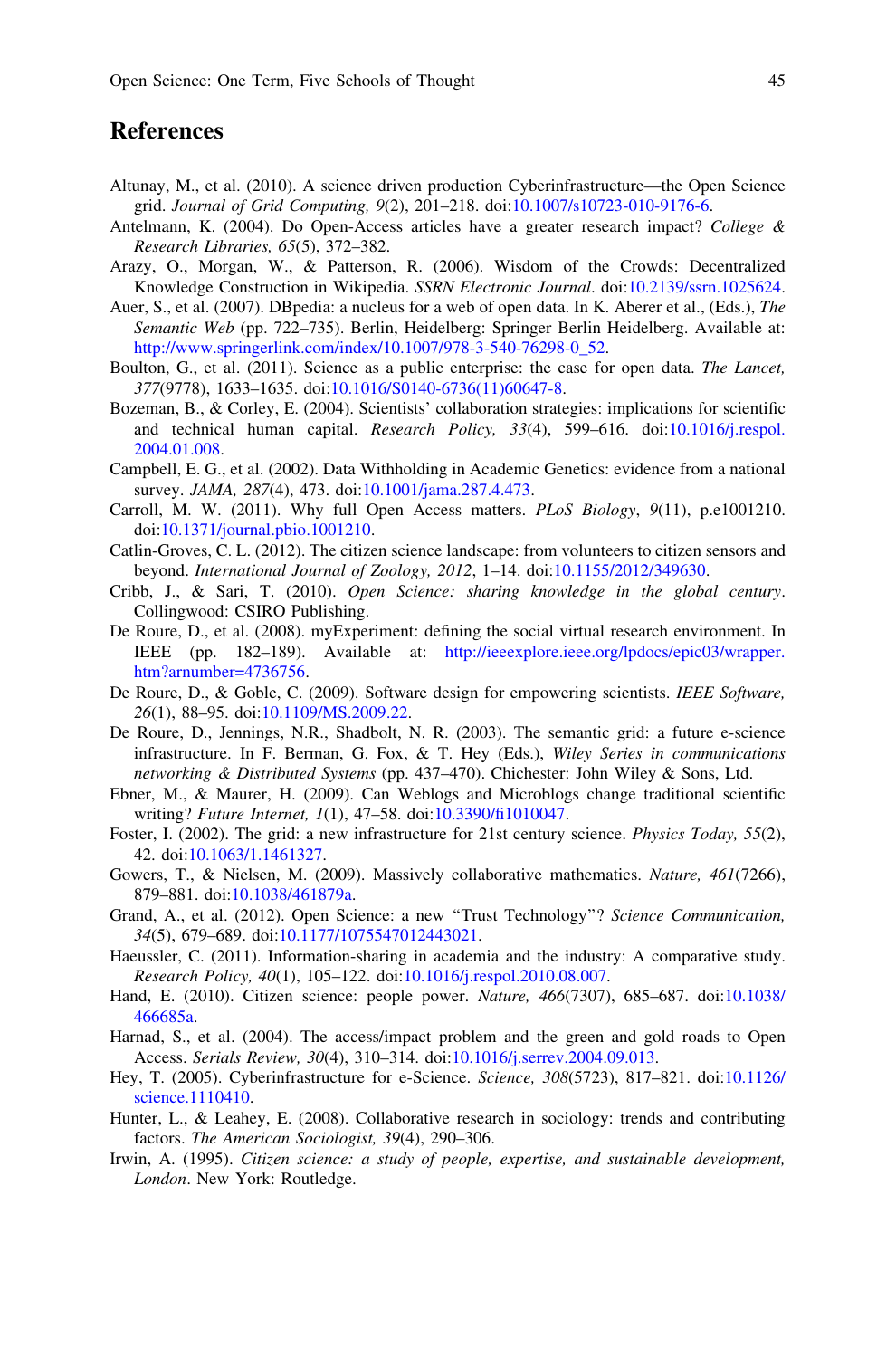- <span id="page-29-0"></span>Irwin, A. (2006). The politics of talk: coming to terms with the "New" scientific governance. Social Studies of Science, 36(2), 299–320. doi:[10.1177/0306312706053350](http://dx.doi.org/10.1177/0306312706053350).
- Löh, A., & Hinze, R. (2006). Open data types and open functions (p. 133.). In ACM Press, doi:[10.1145/1140335.1140352](http://dx.doi.org/10.1145/1140335.1140352).
- McVeigh, M. E. (2004). Open Access journals in the ISI citation databases: analysis of impact factors and citation patterns. Citation Study. In Thomson Scientific. Available at: [http://](http://science.thomsonreuters.com/m/pdfs/openaccesscitations2.pdf) [science.thomsonreuters.com/m/pdfs/openaccesscitations2.pdf](http://science.thomsonreuters.com/m/pdfs/openaccesscitations2.pdf).
- Miller, P., Styles, R., Heath, T. (2008). Open data commons, a license for open data. In Proceedings of the WWW 2008 Workshop on Linked Data on the Web.
- Molloy, J. C. (2011). The open knowledge foundation: open data means better science.  $PLoS$ Biology, 9(12), p.e1001195. doi[:10.1371/journal.pbio.1001195](http://dx.doi.org/10.1371/journal.pbio.1001195).
- Morris, T., & Mietchen, D. (2010). Collaborative structuring of knowledge by experts and the public. In Proceedings of the 5th Open Knowledge Conference (pp. 29–41). London, UK.
- Murray-Rust, P. (2008). Open data in science. Serials Review, 34(1), 52–64. doi:[10.1016/](http://dx.doi.org/10.1016/j.serrev.2008.01.001) [j.serrev.2008.01.001](http://dx.doi.org/10.1016/j.serrev.2008.01.001).
- Nentwich, M. (2003). Cyberscience: research in the age of the Internet. Vienna: Austrian Academy of Sciences Press.
- Nentwich, M., & König, R. (2012). Cyberscience 2.0: research in the age of digital social networks. Frankfurt; New York: Campus Verlag.
- Neylon, C., & Wu, S. (2009). Open Science: tools, approaches, and implications. In Pacific Symposium on Biocomputing. Pacific Symposium on Biocomputing (pp. 540–544).
- Nielsen, M. A. (2012). Reinventing discovery: the new era of networked science. Princeton: Princeton University Press.
- Phelps, L., Fox, B. A., & Marincola, F. M. (2012). Supporting the advancement of science: Open Access publishing and the role of mandates. Journal of Translational Medicine, 10, 13. doi:[10.1186/1479-5876-10-13](http://dx.doi.org/10.1186/1479-5876-10-13).
- Powell, M. C., & Colin, M. (2009). Participatory paradoxes: facilitating citizen engagement in science and technology from the top-down? Bulletin of Science, Technology & Society, 29(4), 325–342. doi:[10.1177/0270467609336308](http://dx.doi.org/10.1177/0270467609336308).
- Priem, J., et al. (2010). Altmetrics: a manifesto. Altmetrics. Available at: [http://altmetrics.org/](http://altmetrics.org/manifesto/) [manifesto/.](http://altmetrics.org/manifesto/)
- Priem, J., et al. (2011). Uncovering impacts: CitedIn and total-impact, two new tools for gathering altmetrics (pp. 9-11). In iConference 2012. Available at: [http://jasonpriem.org/self](http://jasonpriem.org/self-archived/two-altmetrics-tools.pdf)[archived/two-altmetrics-tools.pdf](http://jasonpriem.org/self-archived/two-altmetrics-tools.pdf).
- Priem, J., & Costello, K. L. (2010). How and why scholars cite on Twitter. Proceedings of the American Society for Information Science and Technology, 47(1), 1–4. doi:[10.1002/](http://dx.doi.org/10.1002/meet.14504701201) [meet.14504701201](http://dx.doi.org/10.1002/meet.14504701201).
- Priem, J., & Hemminger, B. M. (2012). Decoupling the scholarly journal. Frontiers in Computational Neuroscience, 6. doi:[10.3389/fncom.2012.00019.](http://dx.doi.org/10.3389/fncom.2012.00019)
- Priem, J., Piwowar, H., Hemminger, B. M. (2012). Altmetrics in the wild: using social media to explore scholarly impact. In ACM Web Science Conference 2012 Workshop. Evanston, IL, USA. Available at: <http://altmetrics.org/altmetrics12/priem/>.
- Rufai, R., Gul, S., Shah, T. A. (2012). Open Access journals in library and information science: the story so far. Trends in information management, 7(2).
- Tacke, O. (2010). Open Science 2.0: how research and education can benefit from open innovation and Web 2.0. In T. J. Bastiaens, U. Baumöl, & B. J. Krämer (Eds.), On collective intelligence (pp. 37–48). Berlin: Springer Berlin Heidelberg.
- Tacke, O. (2012). Raus aus dem Elfenbeinturm: Open Science. olivertacke.de. Available at: [http://www.olivertacke.de/2011/10/23/raus–aus–dem–elfenbeinturm–open–science/.](http://www.olivertacke.de/2011/10/23/raus--aus--dem--elfenbeinturm--open--science/)
- Vision, T. J. (2010). Open data and the social contract of scientific publishing. BioScience, 60(5), 330–331. doi:[10.1525/bio.2010.60.5.2.](http://dx.doi.org/10.1525/bio.2010.60.5.2)
- Weiss, A. (2005). The power of collective intelligence. NetWorker, 9(3), 16–23. doi:[10.1145/](http://dx.doi.org/10.1145/1086762.1086763) [1086762.1086763](http://dx.doi.org/10.1145/1086762.1086763).